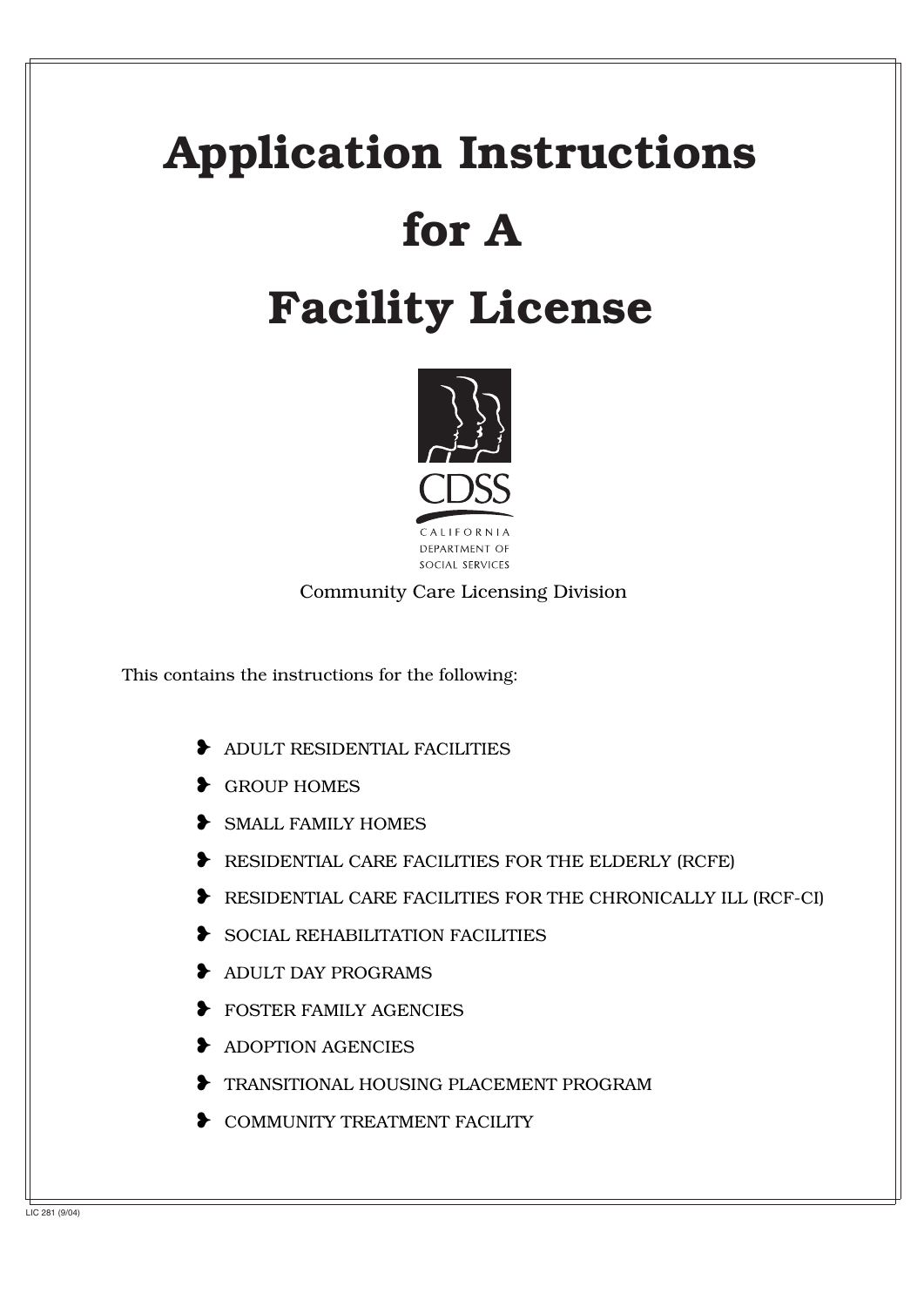#### Community Care Licensing Division (CCLD) Application Booklet for Facility License

**INTRODUCTION** — These instructions are intended to help you file an application for a facility license for the facility types listed on the cover. Attached are the instructions for filing the application. Before a license can be issued, the licensing agency must review information that you meet the minimum requirements for the license.

The application fee plus section A and B documents must be completed and sent to the licensing agency as a packet. The application fee is non-refundable. Your application cannot be started until all the forms are filed with the licensing agency. The page entitled, "Section A, Forms by Type of Facility has links that will take you directly to each licensing form. If you need additional forms, our website is www.ccld.ca.gov or contact our licensing agency. By printing out forms online, you are assured of using the most current licensing form.

Submit the Section A and B documents in the same sequence as they are in the application booklet. If the forms are incomplete, the licensing agency will return the entire packet to you. To prevent delays, be sure that you have all the necessary information completed, properly signed, with original signatures, and dated. Make a photocopy of your application before you give it to the licensing agency.

**REGULATIONS** — The regulations that govern the licensing of all facility categories covered by these application instructions are under the California Code of Regulations, Title 22, Division 6. Copies of the regulations and amendments can be downloaded from www.dss.cahwnet.gov/ord.

For information on purchasing regulations with an update service, contact:

Barclays West Group 1-800-888-3600

RESIDENTIAL CARE FACILITY FOR THE CHRONICALLY ILL — If you are applying for an RCF-CI license, your application must contain all of the items in Sections A and B plus some additional items. Refer to California Code of Regulations, Title 22, Division 6, Chapter 8.5, Section 87818 (the RCF-CI Regulations) for detailed information on the additional required items.

**INFORMATION PRACTICE ACT**: — This information is requested by the Department of Social Services in compliance with Title 22, Division 6 of the California Code of regulations and Section 1500 and 1569 et. Seq. of Health and Safety Code. Submission of the information is mandatory. The local licensing office is responsible for maintaining the information. Access to this information will be provided unless prohibited by the Information Practice Act of 1977. Certain authorized public and private agencies may have access to this information including county Welfare Departments, Department of Justice, Regional Centers, the Department of Developmental Services and the Department of Mental Health.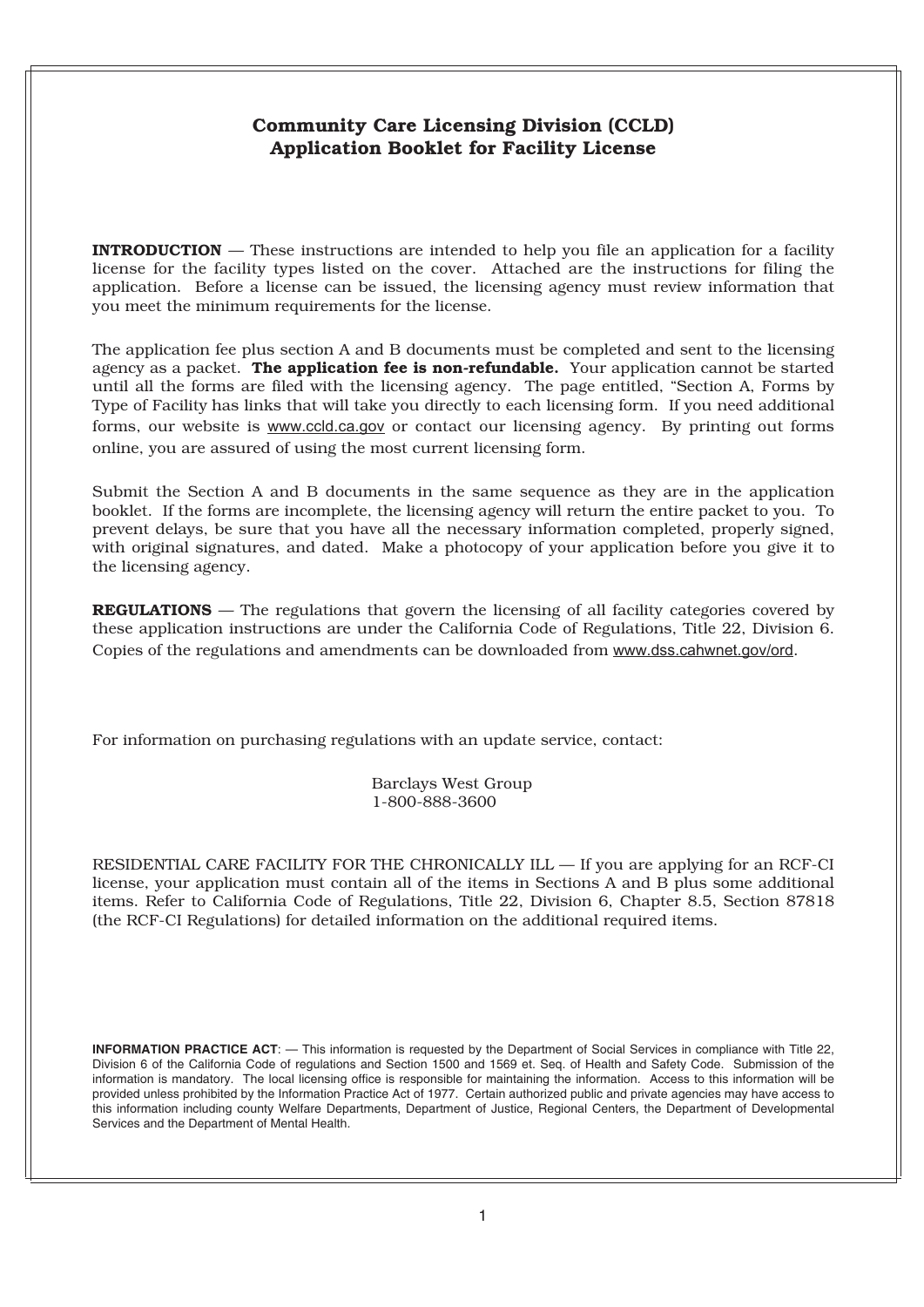# Section A

# Forms by Type of Facility

Forms required to be completed by the applicant for licensure by type of facility are listed below:

|      | <b>LICENSING FORMS</b><br><b>CLICK BELOW</b><br>TO ACCESS EACH FORM               | Group<br>Home<br>Community<br>Treatment<br>Facility | <b>Adult Residential</b><br>Social Rehabilitation Facility<br><b>Adult Day Programs</b><br><b>RCFE</b><br><b>RCF-CI</b> | Small<br>Family<br>Home | <b>Foster Family Agency</b><br><b>Adoption Agency</b><br><b>Transitional Housing</b><br>Placement Program |
|------|-----------------------------------------------------------------------------------|-----------------------------------------------------|-------------------------------------------------------------------------------------------------------------------------|-------------------------|-----------------------------------------------------------------------------------------------------------|
| A1.  | <b>Application</b><br>(LIC 200)                                                   | Required                                            | Required                                                                                                                | Required                | Required                                                                                                  |
| A2.  | <b>Applicant Information</b><br>(LIC 215)                                         | Required                                            | Required                                                                                                                | Required                | Required                                                                                                  |
| A3.  | <b>Designation of</b><br><b>Administrative</b><br><b>Responsibility (LIC 308)</b> | Required                                            | Required                                                                                                                | Required                | Required                                                                                                  |
| A4.  | <b>Administrative Organization</b><br>(LIC 309)                                   | Required                                            | Required                                                                                                                |                         | Required                                                                                                  |
| A5.  | <b>Affidavit Regarding Client</b><br>Cash Resources (LIC 400)                     | Required                                            | Required                                                                                                                | Required                | Required                                                                                                  |
| A6.  | <b>Surety Bond (LIC 402)</b>                                                      | Required                                            | Required                                                                                                                | Required                | Required                                                                                                  |
| A7.  | <b>Monthly Operating</b><br>Statement (LIC 401)                                   | Required                                            | Required                                                                                                                |                         | Required                                                                                                  |
| A8.a | <b>Supplemental Financial</b><br>Information (LIC 401a)                           | Required                                            | Required                                                                                                                |                         | Required                                                                                                  |
| A8.b | <b>Balance Sheet (LIC 403)</b>                                                    | Required                                            | Required                                                                                                                |                         | Required                                                                                                  |
| A8.c | <b>Balance Sheet Supplemental</b><br>Schedule (LIC 403a)                          | Required                                            | Required                                                                                                                |                         | Required                                                                                                  |
| A9.  | <b>Financial Information</b><br><b>Release and Verification</b><br>(LIC 404)      | Required                                            | Required                                                                                                                |                         | Required                                                                                                  |
| A9.A | <b>Budget Information (LIC 420)</b>                                               |                                                     |                                                                                                                         | Required                |                                                                                                           |
|      | A10. Personnel Report<br>(LIC 500)                                                | Required                                            | Required                                                                                                                | Required                | Required                                                                                                  |
|      | A11. Personnel Record<br>(LIC 501)                                                | Required                                            | Required                                                                                                                | Required                | Required                                                                                                  |
|      | A12. Health Screening Report -<br><b>Facility Personnel (LIC 503)</b>             | Required                                            | Required                                                                                                                | Required                | Required                                                                                                  |
|      | A13. Criminal Record Statement<br>(LIC 508, LIC 508D)                             | Required<br>(LIC 508)                               | Required<br>(LIC 508)                                                                                                   | Required<br>(LIC 508D)  | Required<br>(LIC 508)                                                                                     |
|      | A14. Emergency Disaster Plan<br>(LIC 610C, LIC 610D,<br><b>LIC 610E)</b>          | Required<br>(LIC 610C)                              | Required (LIC 610D)<br>(RCFE only LIC610E)                                                                              | Required<br>(LIC 610C)  | Required<br>(LIC 610C)                                                                                    |
| A15. | <b>Facility Sketch (LIC 999)</b>                                                  | Required                                            | Required                                                                                                                | Required                | Required                                                                                                  |
|      | A16. Fire Inspection (LIC 9054)                                                   | Required                                            | Required                                                                                                                | Required                | Required                                                                                                  |
|      | A17. Board of Director Statement<br>(LIC 9165) Contained in<br><b>PUB 326</b>     | Required                                            |                                                                                                                         |                         |                                                                                                           |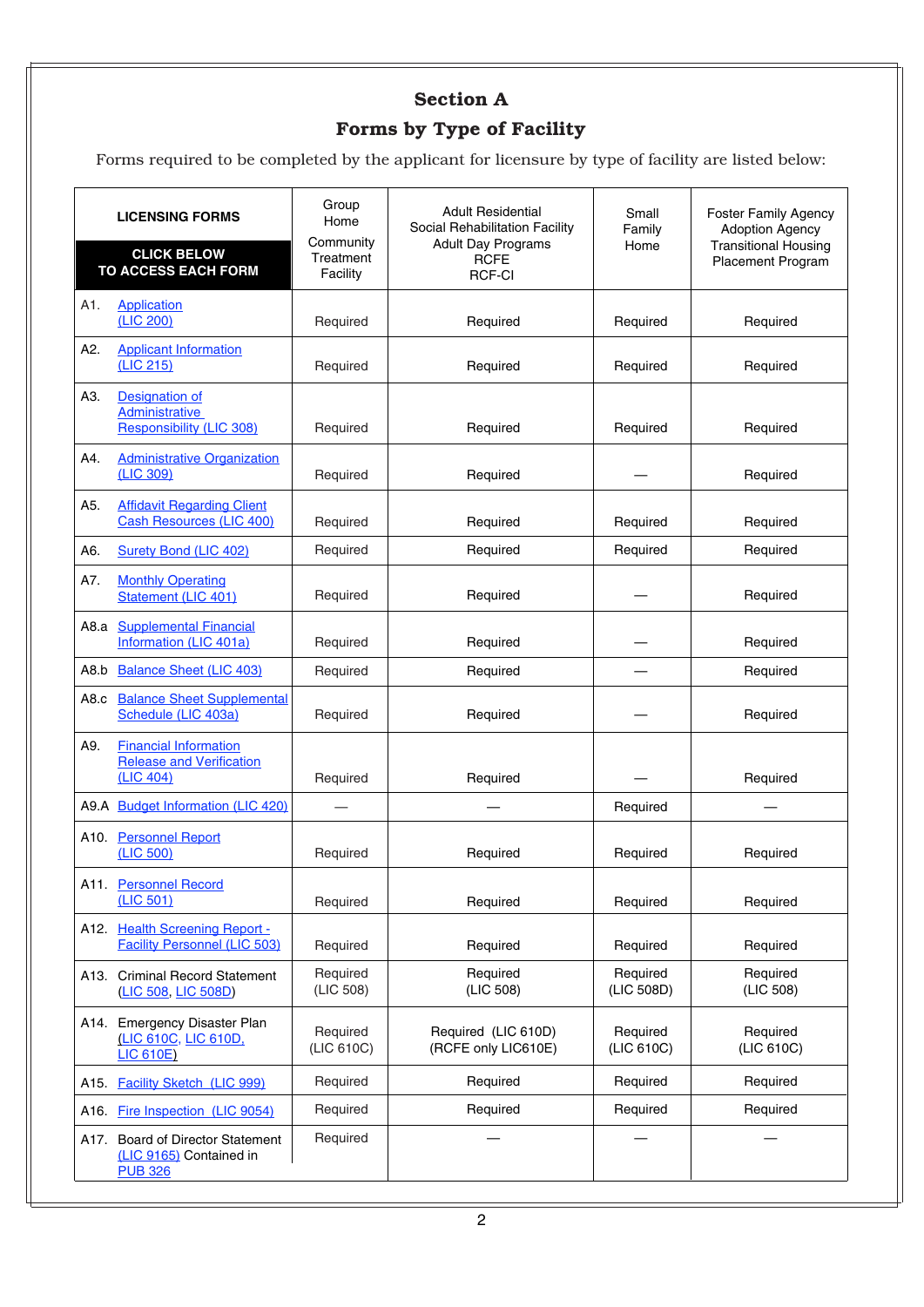#### A1. LIC 200 - APPLICATION FOR A COMMUNITY CARE FACILITY OR RESIDENTIAL CARE FACILITY FOR THE ELDERLY LICENSE.

- Make sure the form is filled out completely.
- All applicants must sign the application, including each general partner.
- The application should contain original signatures. The licensing agency will not accept photocopied signatures on this form.
- If the application indicates that the applicant previously held a license for a facility, the licensing agency will compare the Applicant Information Form (LIC 215), and verify that the applicant is not subject to disciplinary action.
- Signatures should match applicant's name, unless the application is a corporation or limited liability company. *(See below)*.
- If a corporation is applying for the license, all persons signing the application must be authorized by the Board resolution and the Board resolution must be submitted with this form.
- NOTE: For partnerships, corporations and limited liability companies See SECTION B.!. criteria for additional information.

#### A2. LIC 215 - APPLICANT INFORMATION

- There should be a form completed by each applicant.
- If the applicant previously held a license, held a beneficial ownership of 10 percent or more or was an administrator, general partner, corporate officer or director of a licensed facility, the licensing agency will research to determine if the applicant is subject to disciplinary action.
- This form will be used as necessary to verify qualifications when an applicant also intends to be the Administrator/Director.
- The form must contain original signatures. The licensing agency will not accept photocopied signatures on this form. Reference statements must be current and should not be from relatives.

#### A3. LIC 308 - DESIGNATION OF FACILITY RESPONSIBILITY

- At least one individual must be designated as the authorized person of the facility to act in the licensee's absence. A LICENSEE CANNOT DESIGNATE HIM OR HERSELF. More than one staff person may be designated on a form.
- If the applicant is a corporation or a limited liability company, a resolution must authorize the delegation and be submitted with this form.
- The form must contain the original signatures of the applicants/licensees. The licensing agency will not accept photocopied signatures on this form.

#### A4. LIC 309 - ADMINISTRATIVE ORGANIZATION

- Individual applicants are NOT required to complete this form.
- This form must be completed if the applicant is a corporation, public agency, partnership, or limited liability company.
- Make sure the information matches that on the application (LIC 200).
- Terms of office should match articles/bylaws.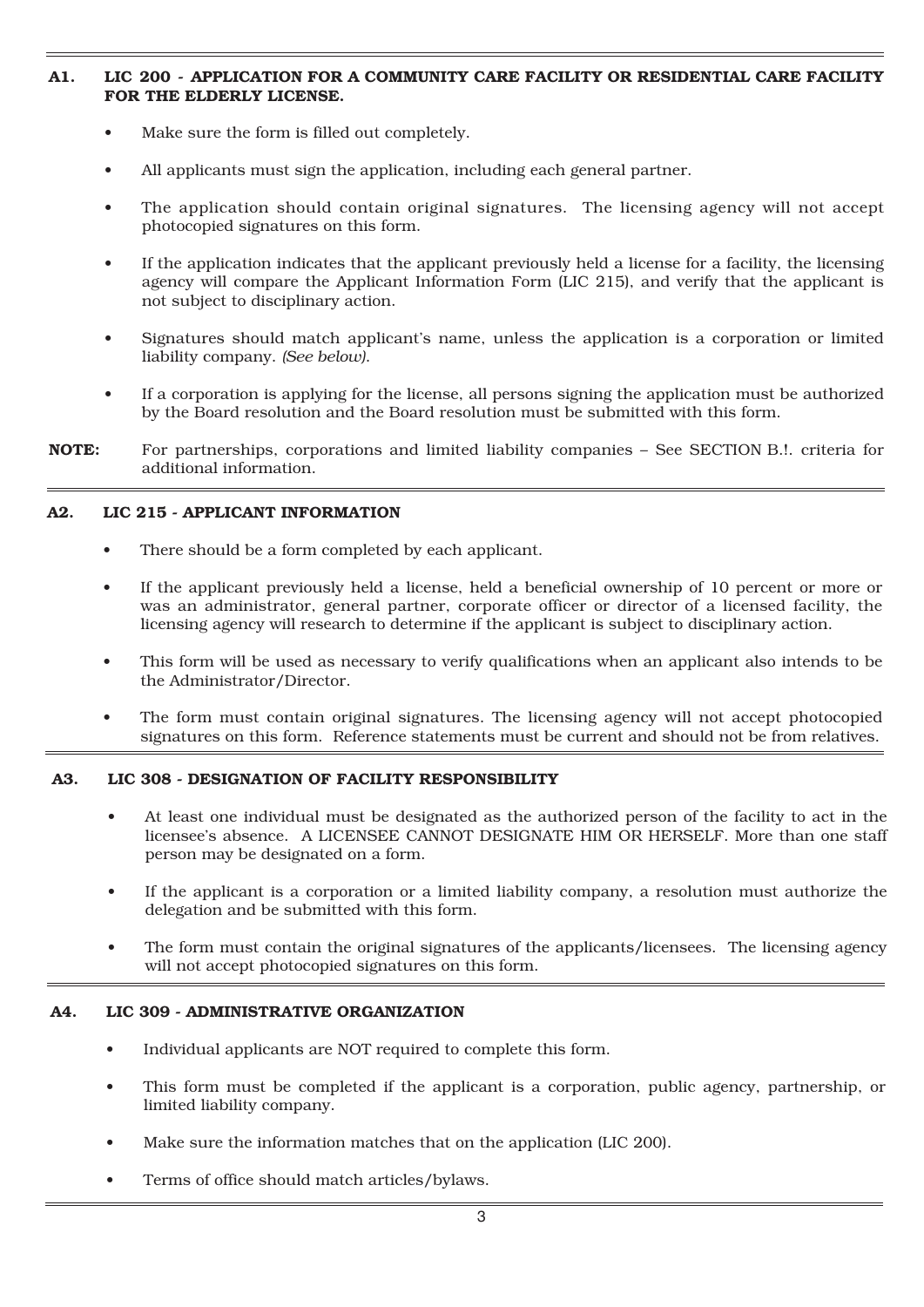# WHAT A CREDIT REPORT DOES AND DOES NOT SAY ABOUT YOU.

| <b>DOES SAY</b>                             | <b>DOES NOT SAY</b>                  |
|---------------------------------------------|--------------------------------------|
| Your Name.                                  | How Much You Have In The Bank.       |
| Your Address.                               | What Your Race Is.                   |
| Your Social Security Number.                | What Your Religion Is.               |
| Payment History.                            | What Your Investments Are.           |
| If You Have Any Bankruptcies Or Liens.      | If You've Had Any Criminal Arrests.  |
| If Any Businesses Have Looked At Your File. | If You Have Any Traffic Tickets.     |
| Any Comments You've Added To Your File.     | Merchandise Purchased.               |
|                                             | Anything About Your Medical History. |
|                                             |                                      |

The purpose of a consumer credit report is to report your credit history and whether or not you repay loans on time for the things you buy.

Your rights of privacy are protected by law. The Department of Social Services obtains credit reports per Section 604 of the Fair Credit Reporting Act:

"A consumer reporting agency may furnish a consumer report under the following circumstances and no other:....(3) To a person which it has reason to believe...(D) intends to use the information in connection with a determination of the consumer's eligibility for a license or other benefit granted by a governmental instrumentality required by law to consider an applicant's financial responsibility or status:...

Your consumer credit report is maintained in the confidential section of your facility file which is maintained in your local regional office.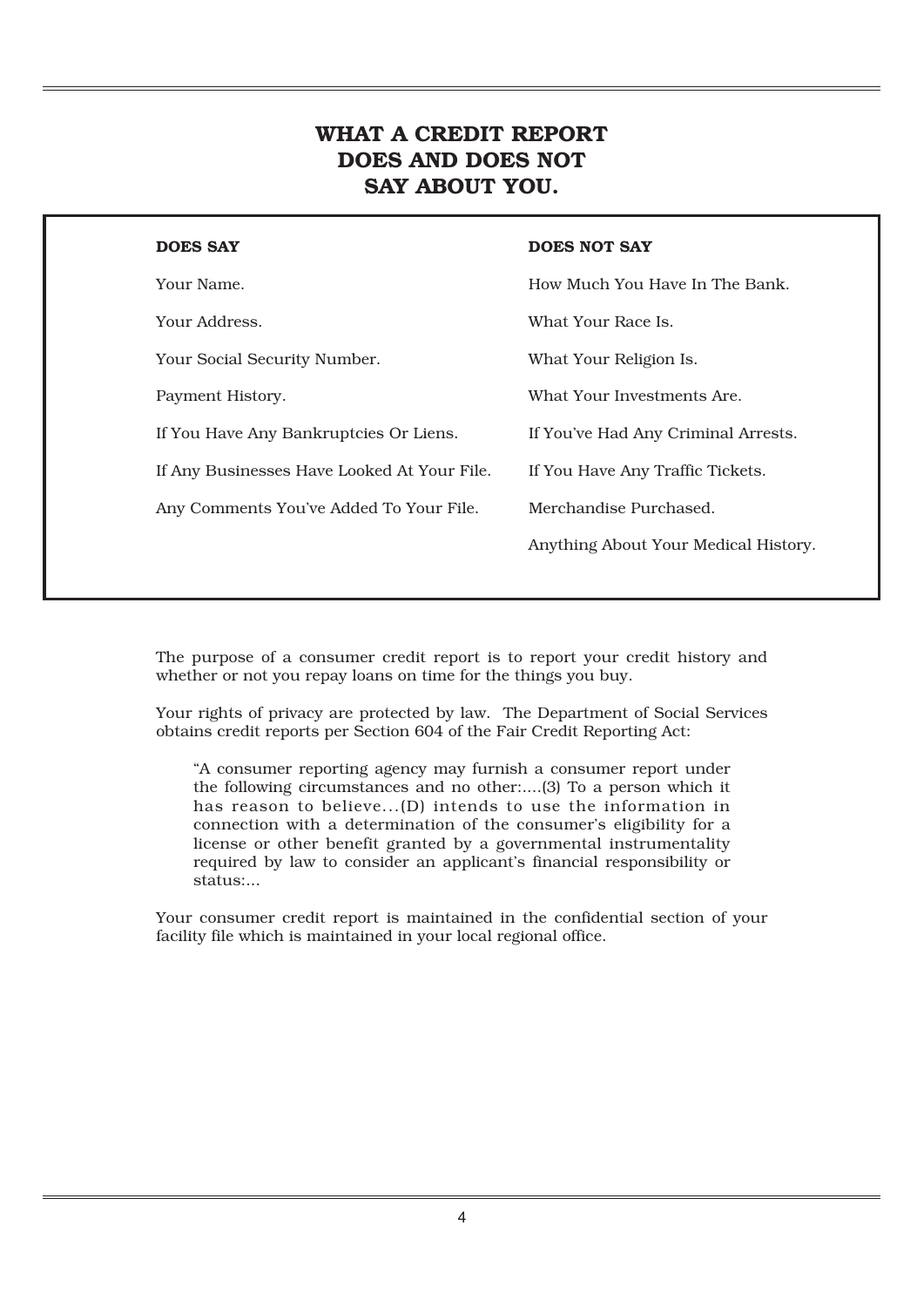#### A5. LIC 400 - AFFIDAVIT REGARDING CLIENT CASH RESOURCES

- Make sure the form is completed and the appropriate box is checked.
- Make sure a bond is obtained if needed.
- This form must contain original signatures. The licensing agency will not accept photocopied signatures on this form.
- Not required for Foster Family Agencies.

#### A6. LIC 402 - SURETY BOND

- Make sure the bonding agency uses the language found on the LIC 402, if the form itself is not used. The State of California must be identified as the beneficiary and there must be an effective date and an expiration date.
- The document must contain original seals and signatures. The licensing agency will not accept photocopied signatures on this form.
- Compare the LIC 402 to ensure that the bond is in the amount indicated on the LIC 400.
- This is not required for Foster Family Agencies.
- The following are examples of situations when a bond is needed. (Because a licensee, or facility employee is handling client cash resources.)
	- The licensee/facility employee cashes a client's check at the bank and returns the money to the client. In this situation, the licensee/facility employee has handled the client's money.
	- The licensee/facility employee keeps client money in a safe place, including a bank or other financial institution, and controls its distribution (i.e., hands out the money).

#### A7. LIC 401 - MONTHLY OPERATING STATEMENT

- Instructions are found on the reverse side of the form.
- Make sure the number of clients corresponds with the requested capacity.
- Other facility income must be clear and documented.
- All facility operating costs must be indicated and reasonable (i.e., salaries are shown as at least minimum wage).
- Approximately 25 percent of the salaries should normally be added for fringe benefits. If fringe benefits are not applicable, the application should so state and explain why.
- Make sure rent amount corresponds with lease/rental agreement/mortgage payment.
- If the applicant is the licensee of another facility, a separate LIC 401 must also be submitted for each licensed facility. For facilities in operation, this information must reflect the actual operating budget, not an estimate. At the top of the LIC 401, the applicant is to indicate whether the information contained on the form is estimated or actual.
- Make sure the form contains both the name of the preparer and the original signature of the applicants. The licensing agency will not accept photocopies of signatures on this form.
- Not required for Small Family Homes.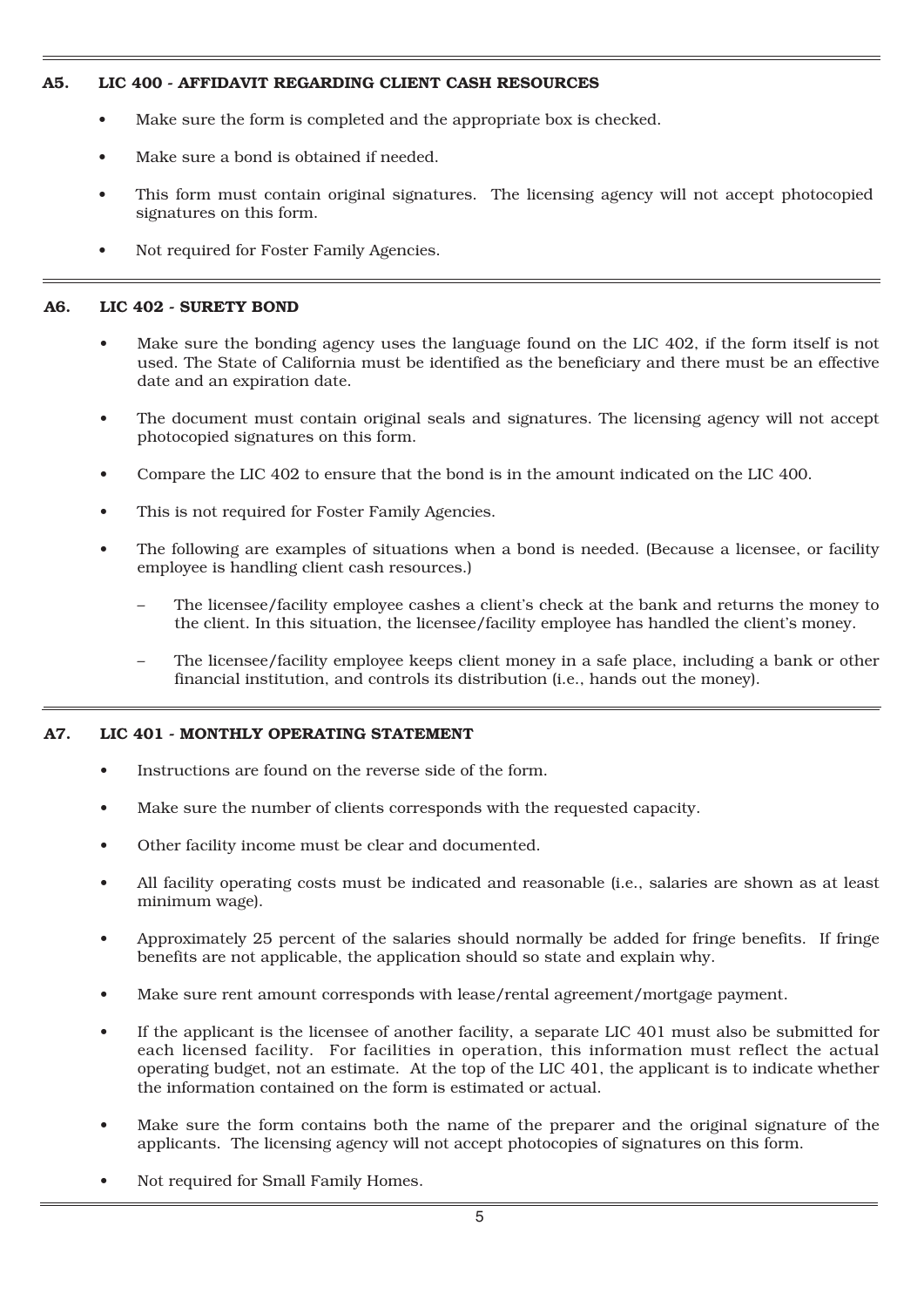#### THE FOLLOWING FINANCIAL FORMS ARE NECESSARY IN ORDER TO CAPTURE THE OVERALL FINANCIAL STATUS OF THE APPLICANT AND TO DETERMINE IF THE APPLICANT HAS SUFFICIENT FINANCIAL RESOURCES TO OPERATE THE FACILITY (I.E. MEET EXPENSES). THESE FORMS AND A CREDIT REPORT WILL BE REVIEWED IN CONJUNCTION WITH ONE ANOTHER.

#### A8 (a) LIC 401a - SUPPLEMENTAL FINANCIAL INFORMATION

- Instructions are found on the reverse side of the form.
- Part I is to reflect all other income and expenses, excluding the facility income.
- Part I is to be completed by individual applicants and each general partner.
- Part II is to be completed by all applicants.
- Make sure the form contains both the name of the preparer and the applicants original signature. The licensing agency will not accept photocopied signatures on this form.

#### A8(b) LIC 403 -BALANCE SHEET

- STOP: THE LIC 403A SHOULD BE COMPLETED BEFORE FILLING OUT THIS FORM.
	- Instructions are found on the reverse side of the form.
	- The information provided is to reflect assets and liabilities concerning all activities of the owners, not just those related to the operation of the facility.
	- Figures must be "realistic".
	- Life insurance amount must be the cash value or surrender value, not "face value", (normally the amount to be paid upon death).
	- If the applicant is the sole owner, real estate listed should indicate both the purchase price and the market value of property. If the applicant is a partnership or corporation, the cost of the real estate should be indicated, not the appraised value.
	- On site furnishings and equipment listed should indicate the market value.
	- Only cash and cash equivalents should be considered for meeting the three month start-up funds requirement. Cash equivalents are those assets which are readily converted to cash in one week or less.
	- Make sure the form contains both the name of the preparer and the original signature of the applicants. The licensing agency will not accept photocopied signatures on this form.
	- Not required for Small Family Homes.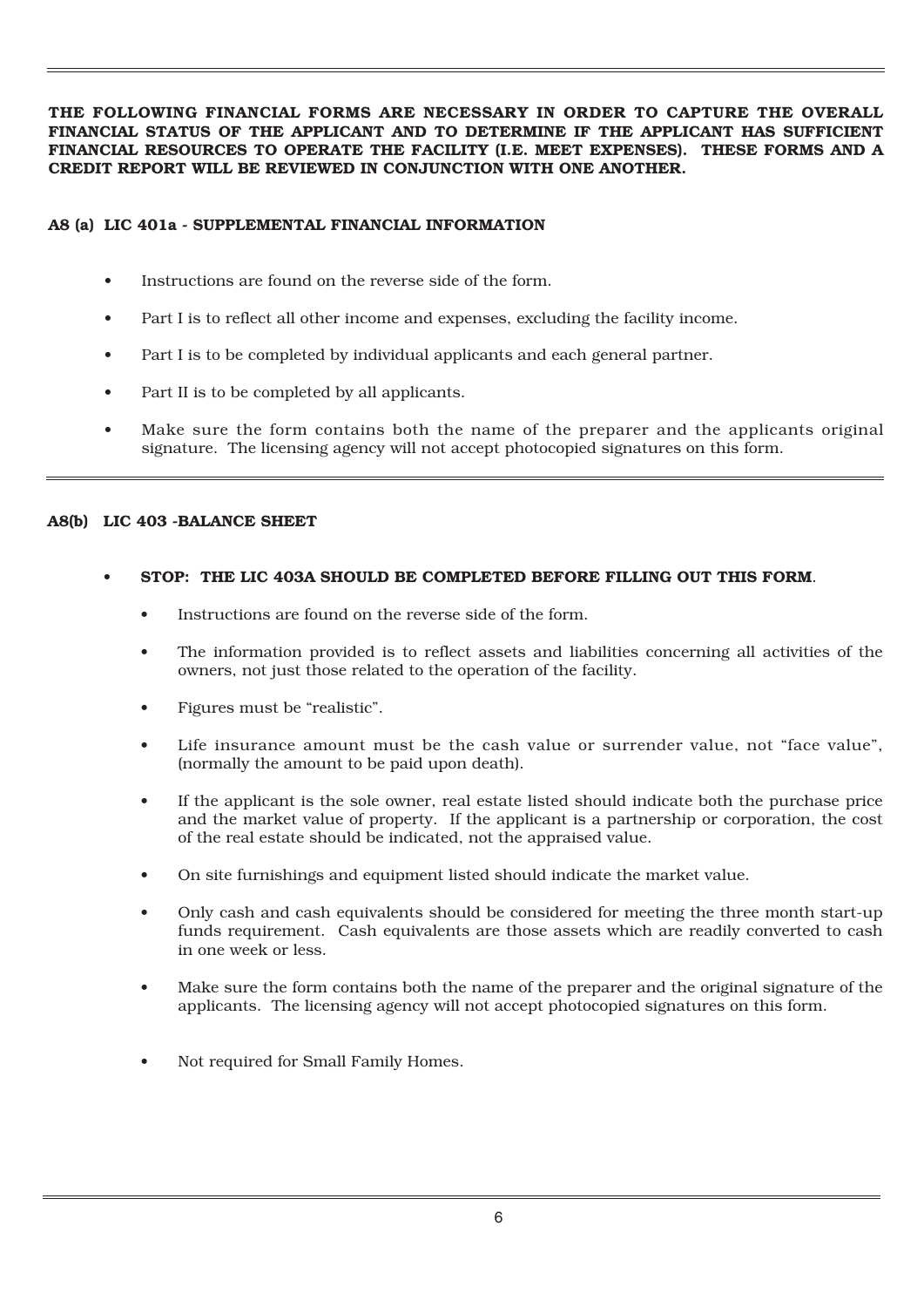#### A8(c) LIC 403a -BALANCE SHEET SUPPLEMENTAL SCHEDULE

- This is a detailed balance sheet to be completed prior to completing the LIC 403.
- Instructions are found on the reverse side of the form.
- Cash in the bank will be verified with the use of the LIC 404.
- The licensing agency verify liabilities by obtaining a credit report on the applicant.
- Make sure the form contains both the name of the preparer and the original signature of the applicants. The licensing agency will not accept the photocopied signatures on this form.
- Not required for Small Family Homes.

#### A9. LIC 404 - FINANCIAL INFORMATION RELEASE AND VERIFICATION

- This information is used to verify approximately three months operating funds.
- If readily accessible, a verifiable line of credit from a reputable financial institution (i.e., a bank, savings and loan, credit union or major credit card) is acceptable for use as start-up funds. The credit check process requires certain past debts be brought current.
- The licensing agency will take into account that the applicant is purchasing an already licensed and operational facility.
- Start-up funds should not be consumed on renovation or repair work to the facility.
- The licensing agency will send this form to the financial institution. The verification must be sent by the financial institution directly to the licensing agency. THE LICENSEE CANNOT HAND CARRY IT.
- One form or set of forms is required for each bank.
- All persons listed on an account must sign the form. Bank accounts must be in the applicant's name.
- The licensing agency will NOT accept photocopied signatures on this form.
- Not required for Small Family Homes.

#### A9.A LIC 420 - BUDGET INFORMATION

- To be completed by Small Family Home applicants only.
- Must contain original signature(s). Cannot be photocopied.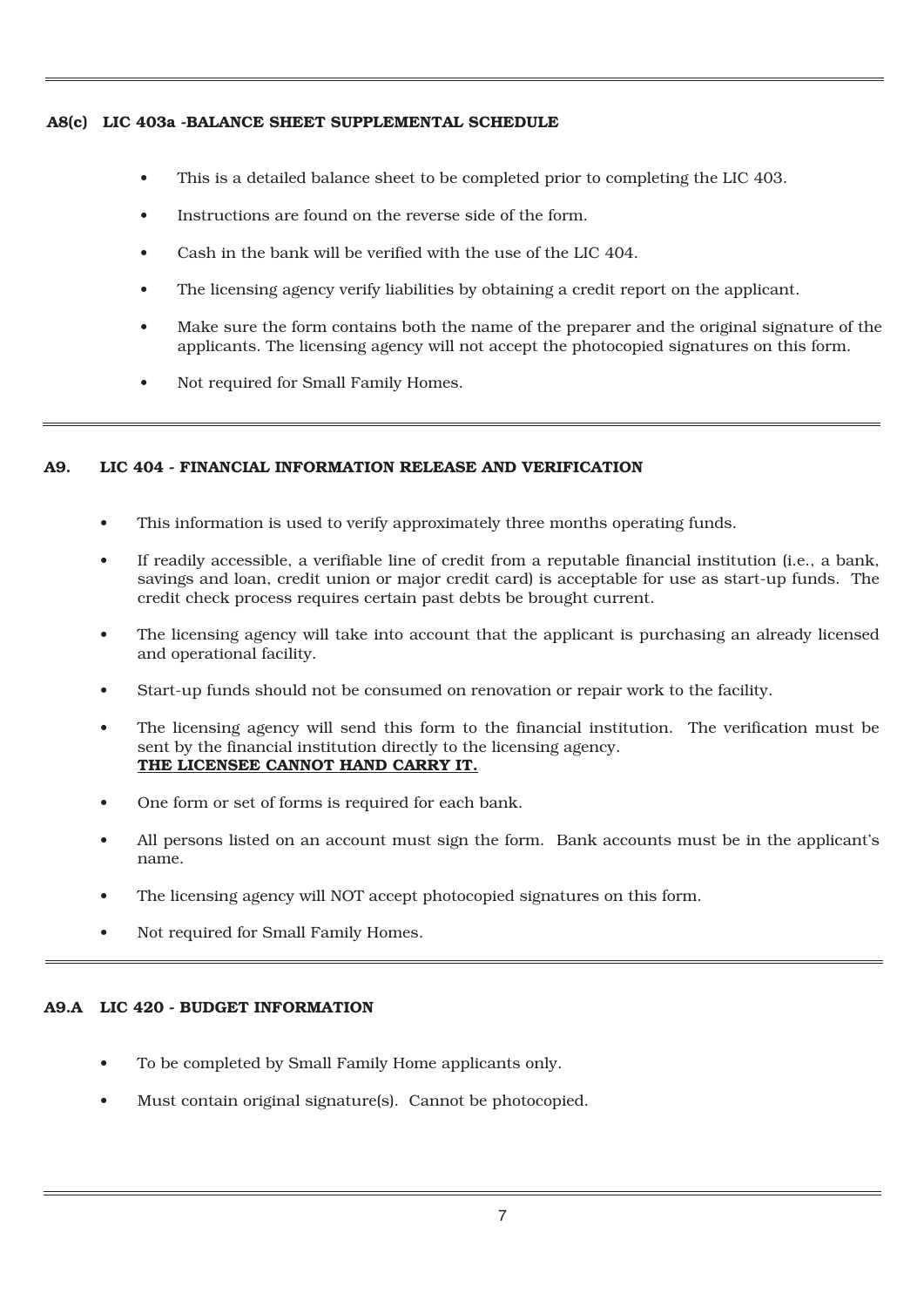#### A10. LIC 500 - PERSONNEL REPORT

- All planned employee positions are to be shown on this form. Include days and hours staff will be scheduled for duty. The licensing agency will review to ensure there is required staff coverage for all hours of operation.
- The Director/Administrator and any staff hired at the time of the application should be on the form. Other positions with staff not yet hired must be listed as "to be hired" and designated by position title.
- The licensing agency will make sure anyone designated as EXEMPT from fingerprinting requirements is appropriate pursuant to Health and Safety Code Sections 1522 and 1569.17.
- Ensure that the reverse side of the LIC 500 is signed by the applicant/licensee or designated representative if there are exempt personnel at the facility.
- If the applicant is the licensee of another facility, a separate LIC 500 must also be submitted for each licensed facility.
- The licensing agency will **NOT** accept photocopied signatures on this form.

#### A11. LIC 501 - PERSONNEL RECORD

- Only those who do not complete an LIC 215 should complete this form.
- This form is to be signed and submitted to the licensing agency with the application only for directors/administrators or Group Home program managers who are not licensees. All other staff forms are to be kept on file for review at the facility.
- Verification of education and experience will be done against official transcripts and/or references.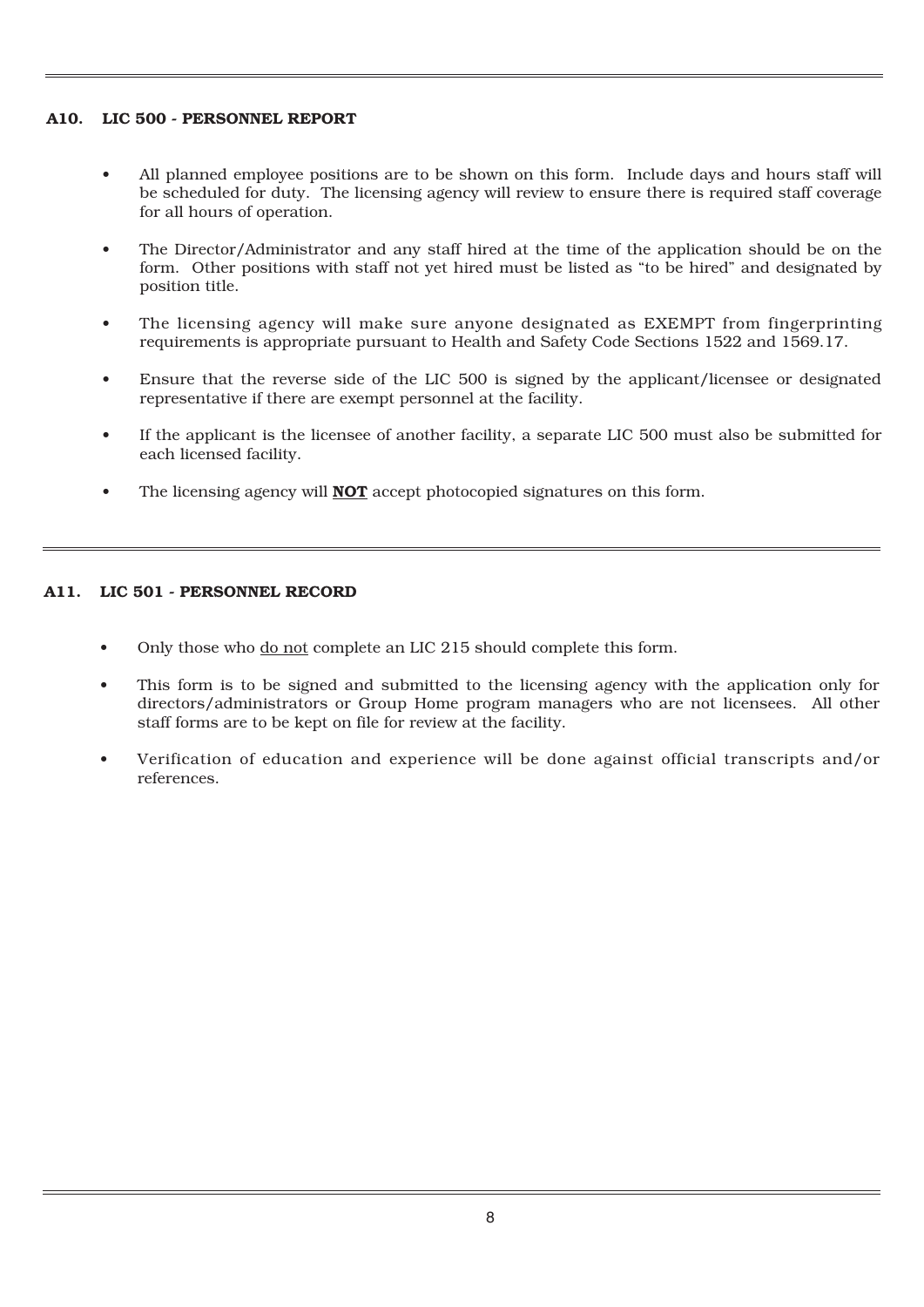#### A12. LIC 503 - HEALTH SCREENING REPORT

(This form is not required, under certain circumstances, of persons who are adherents of a well recognized church relying solely upon prayer or spiritual means of healing. Facilities must, however, present satisfactory evidence to the licensing agency that individuals are free from any communicable disease. Such evidence shall be a written statement from a practitioner recognized by this religion for the purpose of healing.)

- One form each is required for the applicant or designee and administrator.
- Health screening, at time of application, must be less than six months old for applicants for Residential Care Facilities for the Elderly and one year old for all other categories.
- If the applicant has other licensed facilities, or the administrator worked at another facility with the same licensee and there is an exam on file, a new health exam is not required unless there are obvious health problems.
- The LIC 503 must be signed and dated by a qualified medical professional. The licensing agency will NOT accept photocopied signatures on this form.
- The Tuberculosis (TB) test portion of the form must be filled out, including result, or a separate test verification is needed.

#### A13. LIC 508 or LIC 508D - CRIMINAL RECORD STATEMENT

• One form each is required for the applicant or designee and administrator, if applicable to the licensing catagory (i.e. facility is required to have an administrator).

#### A14. LIC 610C, LIC 610D or LIC 610E - EMERGENCY DISASTER PLAN

- The plan must show two relocation sites away from the facility that are able to accommodate the number of clients/children in the facility.
- If the property is not currently occupied by the applicant, the use of the relocation site requires authorization from the agency or person currently in possession. This authorization should be verified in writing.

#### A 15. LIC 999 - FACILITY SKETCH

- Sketch must give dimensions of all rooms and designate their use.
- Door and window exits must be shown. Indicate exit routes by number as shown on the LIC 610/LIC 610A Emergency Disaster Plan.
- Rooms to be used by non-ambulatory clients/residents and staff should be identified.
- A facility sketch is required for all indoor and outdoor space including driveways, fences, storage areas, gardens, recreation areas and other space used by clients/residents.
- For facilities with multiple buildings on a single site, submit separate sketches for indoor and outdoor space for each building and one sketch showing entire facility and relationship between indoor and outdoor spaces of all buildings, as well as any other use of the building.
- Sketch of outdoor space must show dimensions and location of major equipment and swimming pools. Sketch must also identify utility shut-off locations.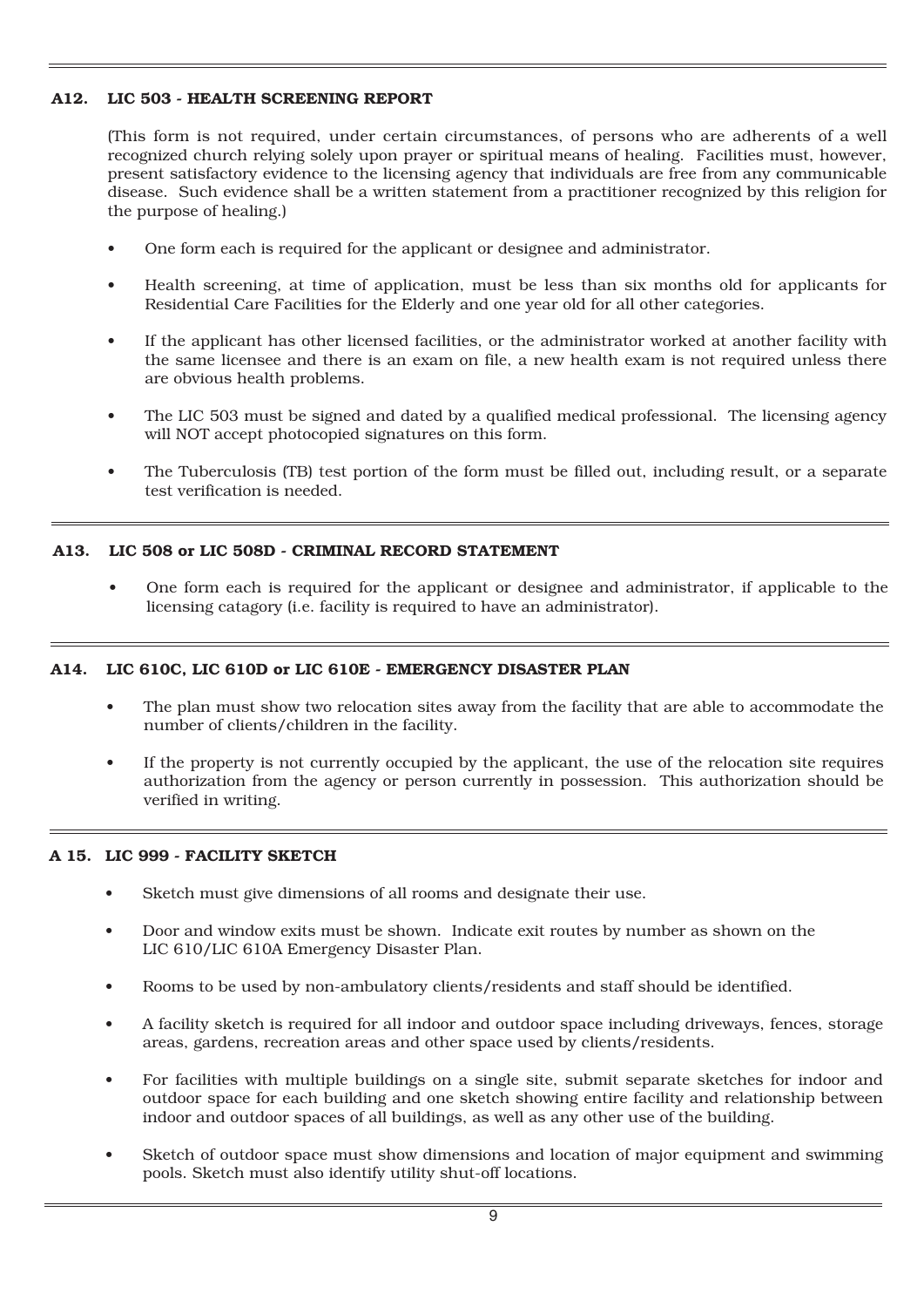### Section B

# Forms by Type of Facility

Forms required to be completed by the applicant for licensure by type of facility are listed below:

| SUPPORTIVE DOCUMENTS |                                                                                                                                                                             | Group<br>Home<br>Community<br>Treatment<br>Facility | <b>Adult Residential</b><br>Social Rehabilitation Facility<br><b>Adult Day Programs</b><br><b>RCFE</b><br><b>RCF-CI</b> | Small<br>Family<br>Home | <b>Foster Family Agency</b><br><b>Adoption Agency</b><br><b>Transitional Housing</b><br>Placement Program |
|----------------------|-----------------------------------------------------------------------------------------------------------------------------------------------------------------------------|-----------------------------------------------------|-------------------------------------------------------------------------------------------------------------------------|-------------------------|-----------------------------------------------------------------------------------------------------------|
| B1.                  | Partnership<br>Agreement/Articles of<br>Incorporation/Articles of<br>Organization                                                                                           | Required                                            | Required                                                                                                                |                         | Required                                                                                                  |
| B <sub>2</sub> .     | Verification of<br>Administrator<br>Qualifications and<br>Certification                                                                                                     | Required                                            | Required                                                                                                                |                         | Required                                                                                                  |
| B <sub>3</sub> .     | Verification of Social<br><b>Worker Qualifications</b>                                                                                                                      | Required                                            |                                                                                                                         |                         | Required                                                                                                  |
| B4.                  | Job Description - each                                                                                                                                                      |                                                     |                                                                                                                         |                         |                                                                                                           |
| B5.                  | position<br><b>Personnel Policies</b>                                                                                                                                       | Required<br>Required                                | Required<br>Required                                                                                                    |                         | Required<br>Required                                                                                      |
|                      |                                                                                                                                                                             |                                                     |                                                                                                                         |                         |                                                                                                           |
| B6.                  | Inservice Training for<br><b>Staff</b>                                                                                                                                      | Required                                            | Required                                                                                                                |                         | Required                                                                                                  |
| B7.                  | <b>Facility Program</b><br>Description                                                                                                                                      | Required                                            | Required                                                                                                                | Required                | Required                                                                                                  |
| B8.                  | Rules of<br>Discipline/Personal<br>Rights                                                                                                                                   | Required                                            | Required                                                                                                                | Required                | Required                                                                                                  |
| B9.                  | <b>Admission Policies</b>                                                                                                                                                   | Required                                            | Required                                                                                                                | Required                | Required                                                                                                  |
| B10.                 | Sample Menu                                                                                                                                                                 | Required                                            | Required                                                                                                                | Required                |                                                                                                           |
|                      | B11. Control of Property                                                                                                                                                    | Required                                            | Required                                                                                                                | Required                | Required                                                                                                  |
|                      | B12. Bacteriological Analysis<br>of Private Water Supply<br>(When Water for Human<br>Consumption is from a<br>Private Source)                                               | Required                                            | Required                                                                                                                | Required                | Required                                                                                                  |
| B13.                 | Insurance Information                                                                                                                                                       |                                                     | <b>RCFE Only</b>                                                                                                        |                         |                                                                                                           |
|                      | B14. Theft & Loss Policy                                                                                                                                                    |                                                     | <b>RCFE Only</b>                                                                                                        |                         |                                                                                                           |
|                      | B15. Neighborhood Complaint<br>Policy - Applicable to<br>non-resident owner<br>community care facilities<br>providing residential care<br>for six or fewer persons<br>ONLY. | Required                                            | Required                                                                                                                |                         |                                                                                                           |
|                      | B16. First Aid Card                                                                                                                                                         | Required                                            | Required                                                                                                                | Required                | Required                                                                                                  |
| B17.                 | <b>Orientation Certification</b>                                                                                                                                            | Required                                            | Required                                                                                                                | Required                | Required                                                                                                  |
|                      | B18. Group Home and Foster<br>Family Agency Program<br>Statement for rate<br>setting purposes                                                                               | Required                                            |                                                                                                                         |                         | <b>Foster Family Agency</b><br><b>ONLY</b>                                                                |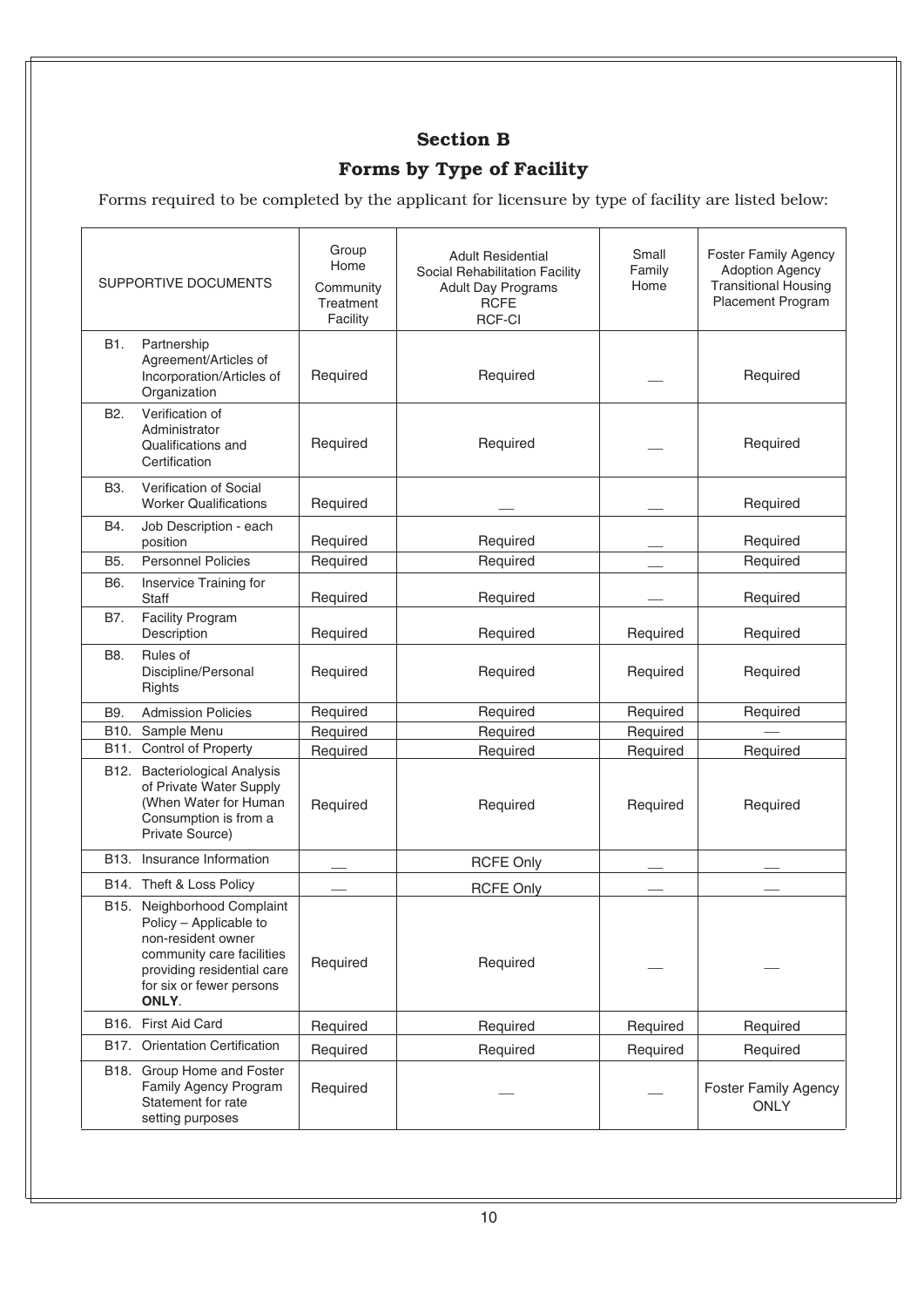#### B1. - PARTNERSHIP AGREEMENT. ARTICLES OF INCORPORATION OR ARTICLES OF ORGANIZATION

Information contained in a partnership agreement, articles of incorporation or articles of organization gives the licensing agency information concerning who is ultimately responsible for which functions in the facility. This information is especially necessary when there are unresolved problems needing attention. The licensing agency must know who to contact regarding the operation of the facility.

#### PARTNERSHIP AGREEMENT

- A written agreement is not necessary for licensing purposes when the partners are husband and wife. However, two individuals not related by marriage are required to provide a partnership agreement.
- For licensing purposes, it is necessary to determine if the partnership is a general or limited partnership. If it is a limited partnership, only the general partner(s) are to be on the license. However, the names and addresses of the limited partners are also needed. Limited partners need not sign the application, submit fingerprints (except when living at or performing care or supervisory duties in the facility), etc.
- All general partners need to be on the license and sign the application.
- Name & business address of each general partner is needed.
- A description of the obligations and duties of each general partner and whether or not each can act on behalf of the others. (This is necessary in order for the licensing agency to know who is in charge and responsible for what.) It should be noted that in a partnership, ultimately, each partner is responsible and liable for the obligations of the license.

#### ARTICLES OF INCORPORATION:

The Articles of Incorporation are used to establish that the applicant is, in fact, a valid corporation and qualified as such to do business in the State of California. The articles should have attached, a seal from the state where incorporated. Foreign (out-of-state) corporations must also provide a Certificate of Qualification from the California Secretary of State to establish that the corporation is qualified to do business in California. Pursuant to regulation, the following information must also be provided as part of, or in support of, the Articles of Incorporation.

- Constitution and by-laws (day-to-day operation). This is viewed only to ensure that no licensing regulations are violated.
- Board Resolution (to determine who are the agents acting on behalf of the Corporation).

Authorization to apply for a license and the person authorized and delegated by board resolution to sign and act on behalf of the corporation should be included in the board resolution. This may be the Chief Executive Officer, Board President, Board Member, or an individual from the corporate executive office.

- Directors' and officers' names, titles, business and phone numbers.
- Name and address of 10 percent shareholders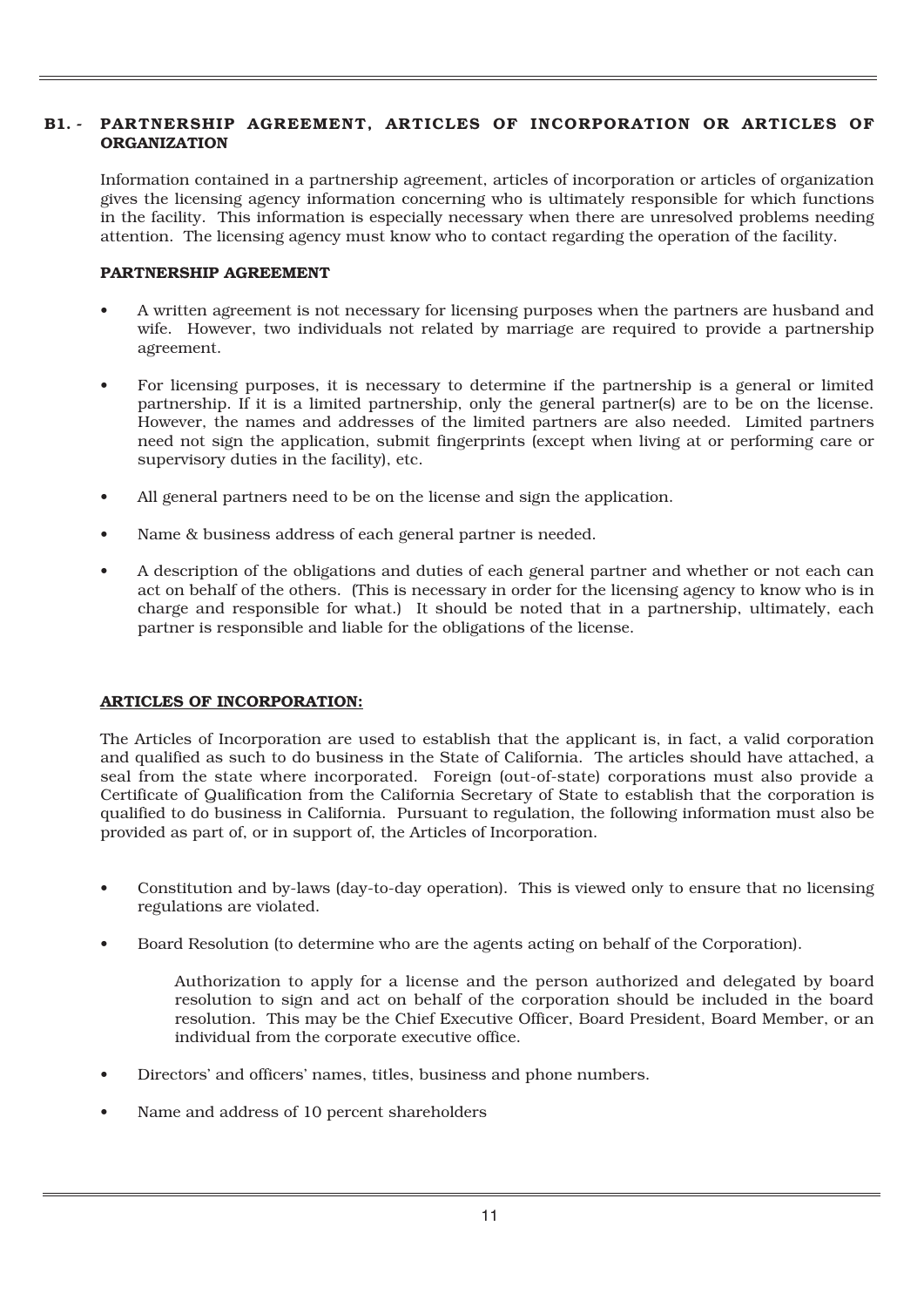#### B1. - (Continued)

#### ARTICLES OF ORGANIZATION:

The Articles of Organization, stamped by the Secretary of State, establish that a limited liability company (LLC) applicant is validly formed and qualified to do business in the State of California. If the Articles of Organization were filed in another state, the LLC is a "foreign limited liability company" and must also submit a Secretary of State Form LLC-5 (Limited Liability Company Application for Registration), stamped by the California Secretary of State, to demonstrate that the foreign LLC has registered in California and is qualified to do business in this state. Similar to the information required for corporate applicants, a LLC applicant must provide the following information:

- Operating Agreement. All LLC's must have an operating agreement. Operating agreements specify who will manage the business, who the owners are, how decisions will be made, and much more.
- The names, titles, business addresses, and phone numbers of all managing members, managers, and non-managing members holding a 10 percent or more interest in the LLC.
- NOTE: Generally, no resolution or other authorization from the LLC is necessary to identify who has authority to act on behalf of the applicant. The operating agreement should specify who has such authority and typically managers and managing members may act for the LLC. If the application is signed by an individual who is not identified in the operating agreement as a manager or a managing member (or the individual does not have the authority in the operating agreement to act on behalf of the LLC), then a proper written delegation of authority, consistent with the terms of the operating agreement is necessary.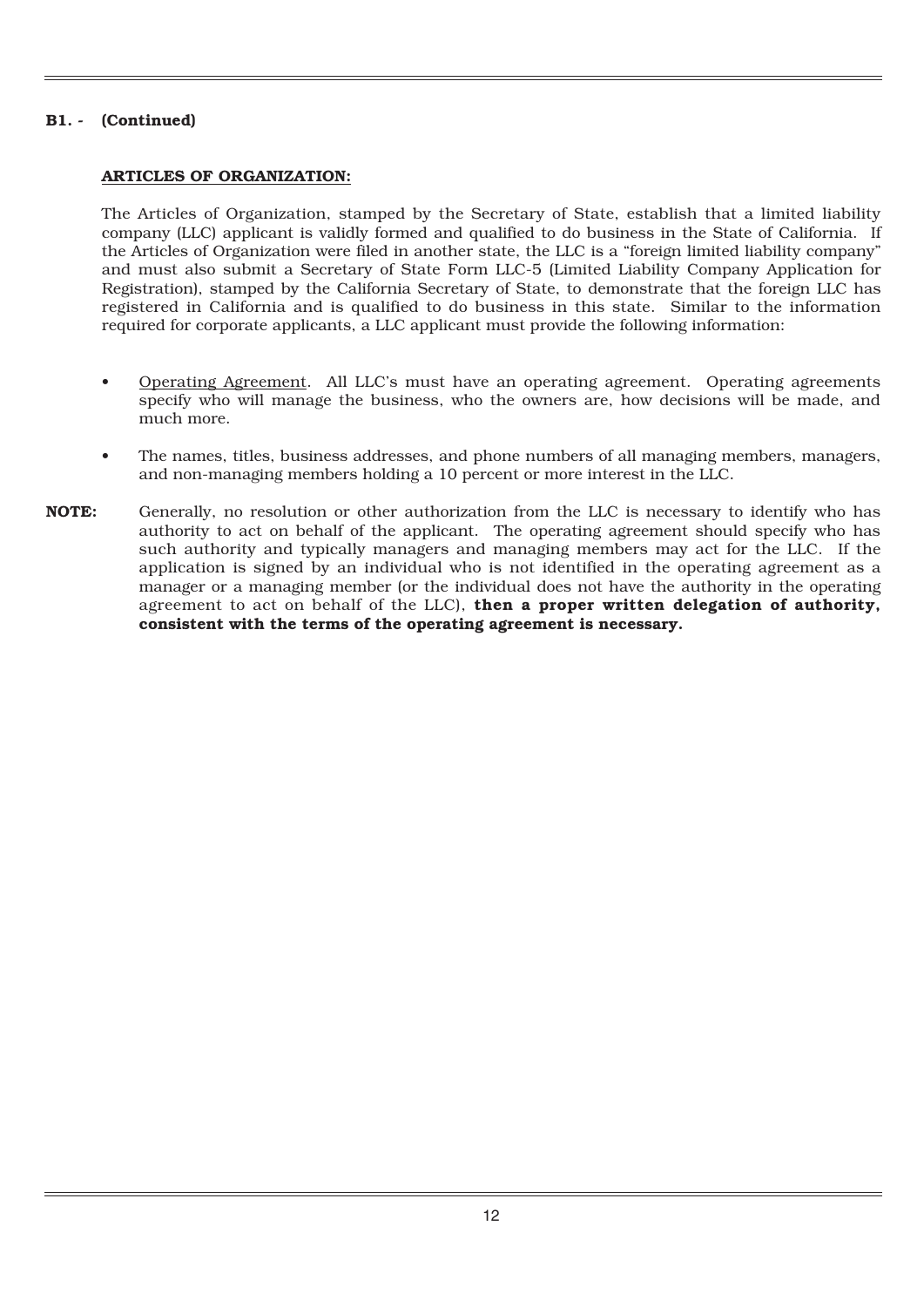#### B2. VERIFICATION OF ADMINISTRATOR / DIRECTOR QUALIFICATIONS

Administrator/Director qualifications and duties are found in licensing regulations. When applicable, these requirements must be verified by the following means by the applicant/licensee and provided to the licensing agency as part of SECTION B:

#### COMMUNITY CARE FACILITIES (CCF'S) / ADULT RESIDENTIAL CARE FACILITIES (ARF'S) AND RESIDENTIAL CARE FACILITIES FOR THE ELDERLY (RCFE)

For ARF only: Proof of registration in a 35-hour ARF certification program should be submitted with the application. A Department issued certificate verifying completion of the 35 hour ARF certification is required prior to licensure.

For RCFE only: Proof of registration in a 40-hour certification program should be submitted with the application. A Department issued certificate verifying completion of the 40-hour RCFE certification program by an approved vendor is required prior to licensure.

For GH only: Proof of registration in a 40-hour certification program should be submitted with the application. A Department issued certificate verifying completion of the 40-hour GH certification program by an approved vendor is required prior to licensure.

#### Education:

Transcripts from an accredited school, when required.

Out-of-Country school - In order to determine that the appropriate classes and number of units have been completed, the applicant/licensee should obtain a copy of the class descriptions or college catalog describing the class or obtain certification from a local college regarding class equivalency. All state universities have an international programs office which may be contacted to determine the status of courses offered by foreign colleges and universities.

#### Experience:

Written references are to be obtained by the applicant/licensee and submitted to the licensing agency. References are used solely to determine that the experience requirement is met (i.e., the person worked there, in the particular capacity, the specific duties performed, for a specified period of time). If it is not possible to obtain a written reference (i.e., the person is out of business and there is no means of contact), the applicant/licensee may submit a declaration signed by the Administrator stating why written references are not able to be obtained, that he/she worked in a particular capacity at a particular place/facility, the specific duties performed, and for a specified period of time.

#### VERIFICATION OF EXPERIENCE FOR AN APPLICANT APPLYING FOR A ONE TO SIX BED ARF OR RCFE IS NOT NECESSARY.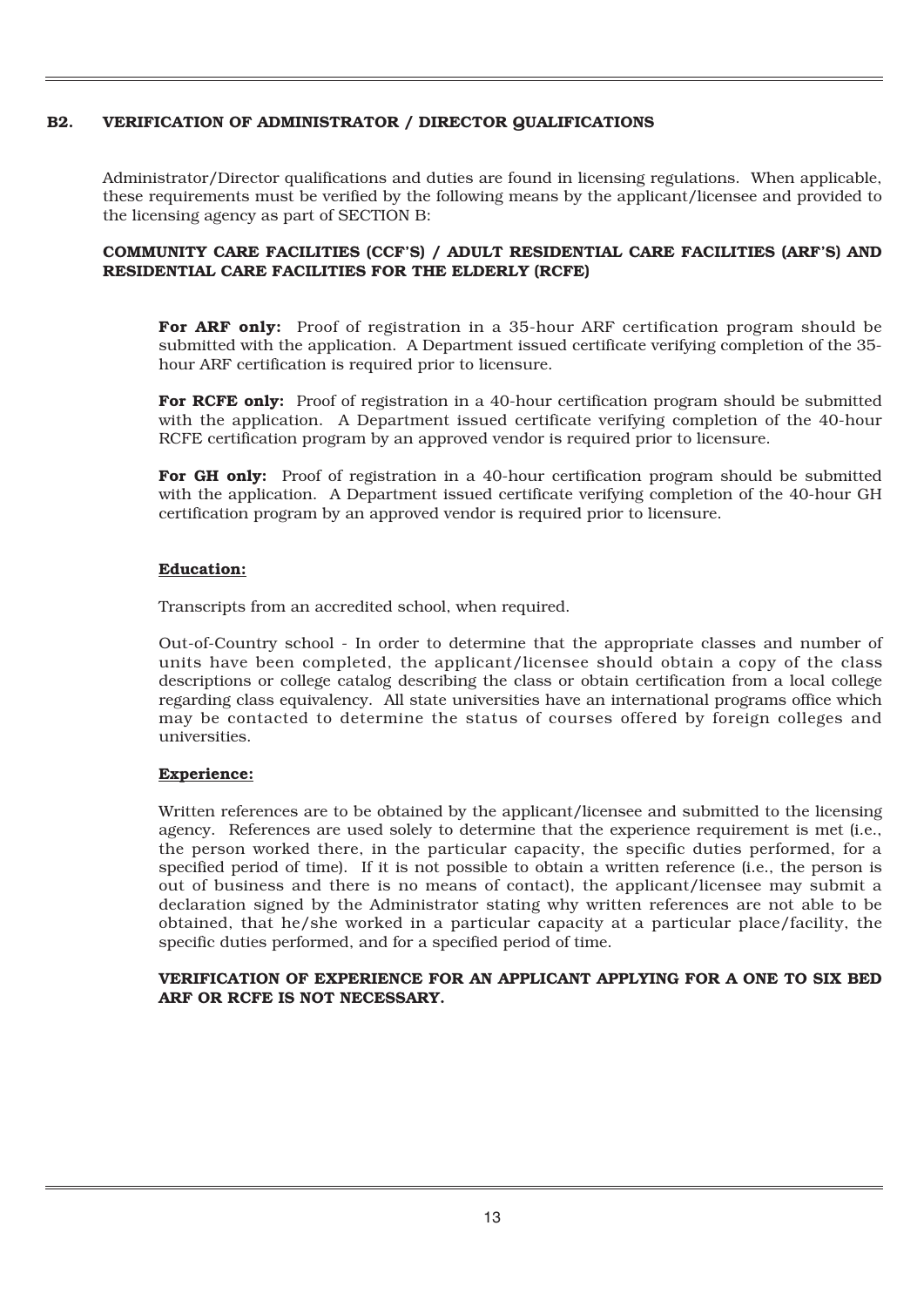#### B3. VERIFICATION OF SOCIAL WORK STAFF

Transcripts from an accredited school.

Experience, when required.

#### B4. JOB DESCRIPTIONS

As part of the operation of the facility, the applicant must establish staff positions that will be responsible for specific tasks or duties. The applicant must provide the licensing agency with a job description for each of these classifications. The descriptions should be clear, concise and relevant to the position for which the person is being hired. Additionally, job descriptions will be compared to the Personnel Report (LIC 500) and there must be a job description for each classification listed on the LIC 500.

The following areas must be addressed in each job description: Staff positions must correspond to those listed on all personnel reports.

- Duties and responsibilities:
- Minimum qualifications that correspond to licensing requirements. This is to include any special licenses or certificates or special skills needed to perform the job.
- Lines of supervision (This is to include supervision given and to whom, as well as supervision received and from whom).

#### B5. PERSONNEL POLICIES

Personnel policies are to describe those regulatory requirements commonly associated with personnel practices/policies such as staff coverage, staff qualifications, work schedules and conditions of employment.

The following areas are to be included in this section.

- Work hours/shifts for documentation of positions to provide coverage with competent staff. To correspond with staff positions and work days and hours listed on all personnel reports.
- Abuse reporting procedures. Documentation must indicate that employees will be informed of their responsibilities to report to the licensing agency as well as to the police and child/adult protective agency.
- Hiring practices: Including screening of employees for necessary education and experience and informing employees that conditions of their employment include fingerprint clearance, statement of prior criminal convictions, TB clearance, physical examination/health questionnaire, child abuse index check. (This is to ensure that employees are competent and aware that they have to meet these conditions for initial and continued employment).

Other federal and state agencies have requirements that businesses must adhere to in relation to personnel practices, such as minimum wages, Workers' Compensation and Fair Employment Practices. These agencies monitor the business' compliance with their regulations. CCLD does not enforce other agencies regulations. It is important, however, that applicants contact these agencies in order to determine that established practices are not in conflict with laws or regulations.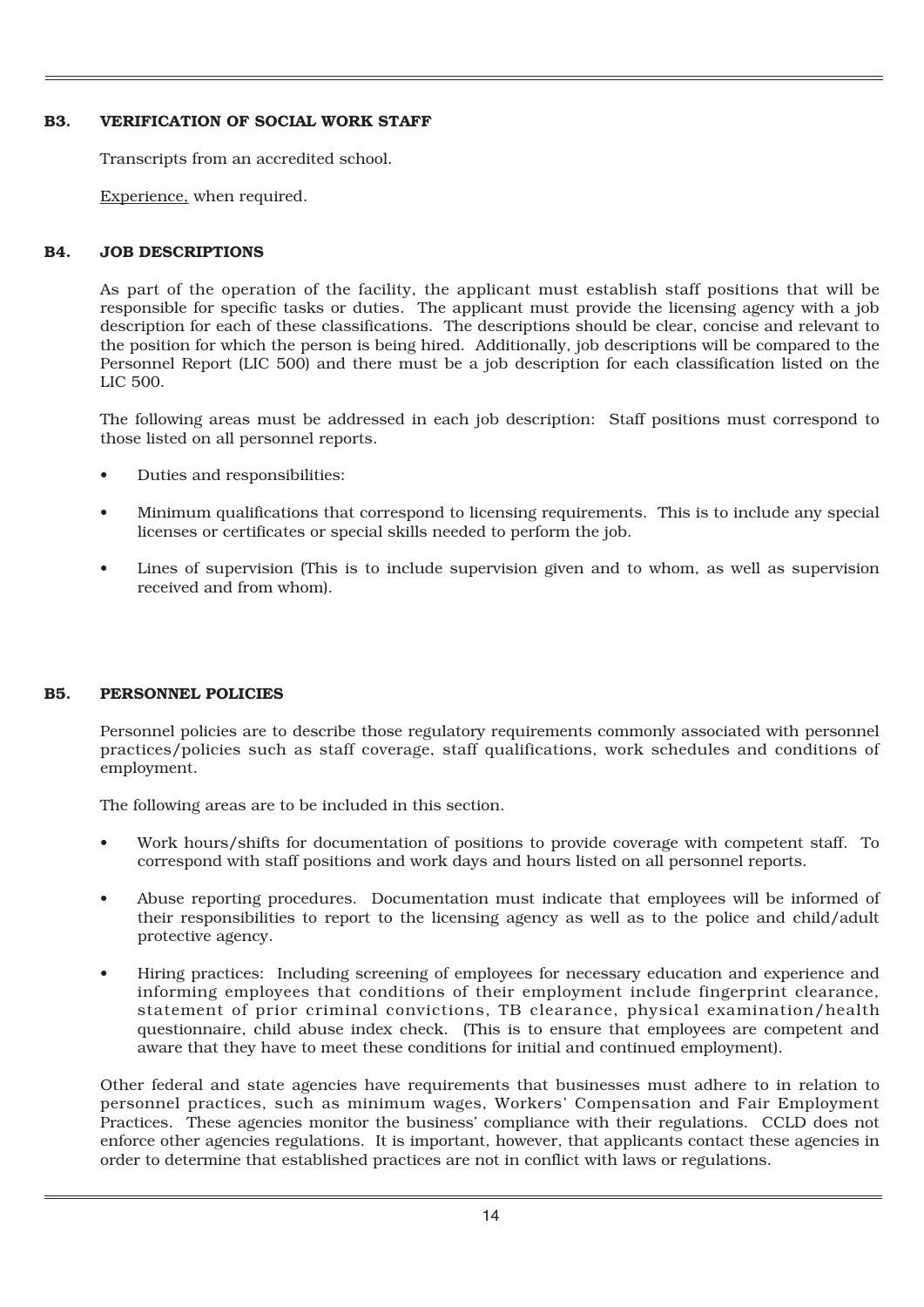#### B6. IN-SERVICE TRAINING FOR STAFF

As part of the plan of operation of the facility, the applicant must establish a plan for in-service training for staff and submit the plan to the licensing agency at the time of application.

The plan must address the following:

New employee training:

A description of the training. Please state who will be conducting the training.

• Ongoing training:

Topics to be covered in the training. The training list should include administrator continuing education units. Plan must include how often the training will be given and how the training will be documented. It must include topics specified in the regulation sections listed below:

| 80065 | <b>General Regulations</b>                              |
|-------|---------------------------------------------------------|
| 84065 | Group Home Regulations                                  |
| 85065 | <b>Adult Residential Facilities Regulations</b>         |
| 87565 | Residential Care Facilities for the Elderly Regulations |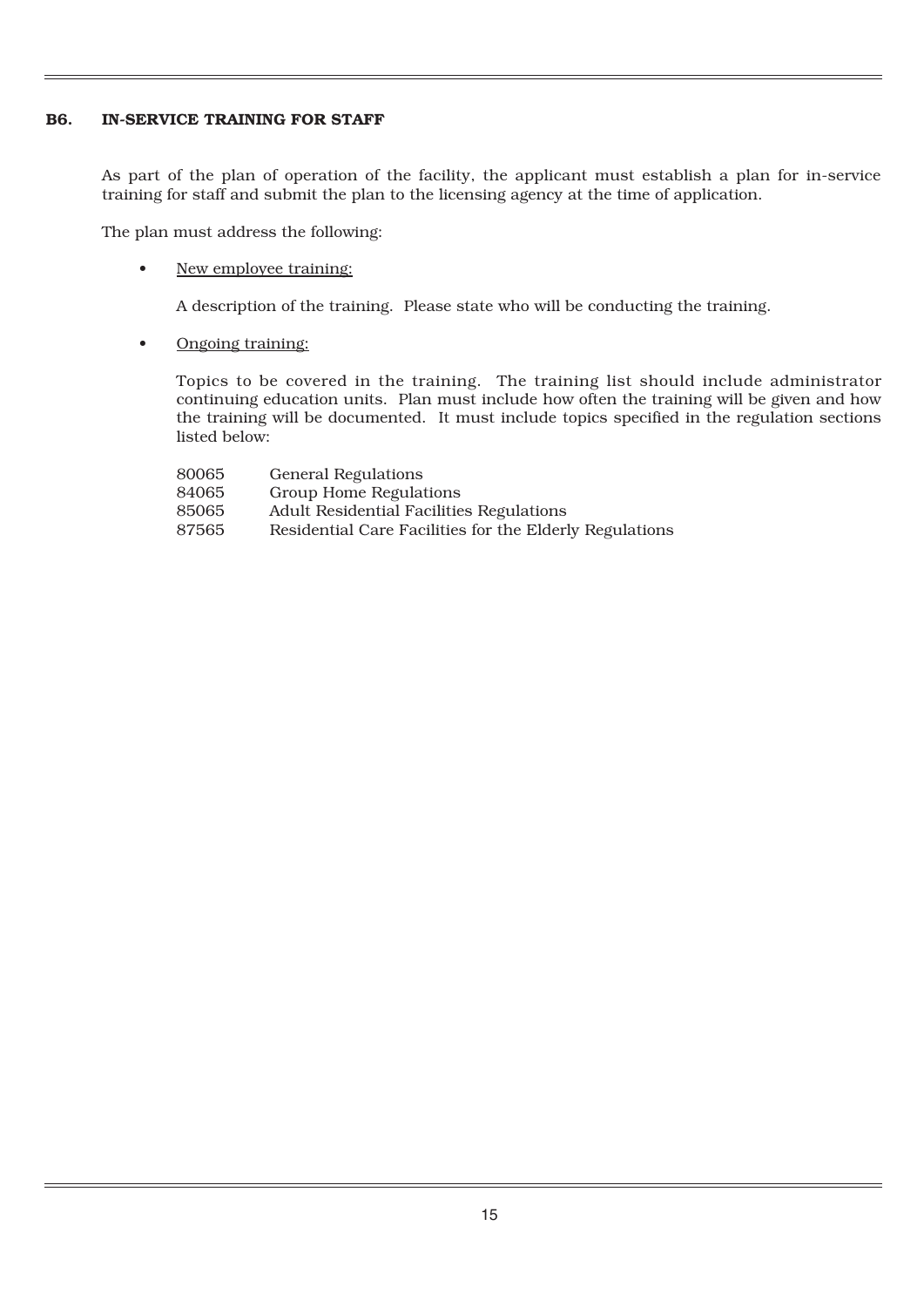#### B7. COMMUNITY CARE FACILITIES/RESIDENTIAL CARE FACILITIES FOR THE ELDERLY PROGRAM DESCRIPTION

The program description should be a general overview of the program philosophies, services provided and activities in the facility. A pamphlet or brochure advertising the facility is also acceptable providing all of the following elements are included:

- Brief statement of the purpose, goals and program methods (program philosophy).
- \*\*Days and hours of operation.
- Daily schedule of activities to be provided by the facility. This should state who plans, conducts and assists clients in participating in these activities.
- A one month schedule of planned social, educational and recreational activities. This should state who plans, conducts, and assists clients in participating in these activities.
- \*\*Description of the basic services provided by the facility.

NOTE: See Admission Guideline (LIC 604 or 604A) for a list of basic services.

- \*\*Description of the optional services provided in the facility as listed in the admission agreement.
- Description of how the facility is going to handle medical emergencies if a client becomes ill or injured.
- Procedure for handling and assisting clients / residents with self-administered medications.
- Transportation arrangements.
- Description of community resources and consultants to be used by the facility.
- Each facility shall provide a procedure (approved by the licensing agency for immediate response to incidents and complaints).

[Information requested in areas designated by \*\*may also appear in Section B10 - Admission Policies].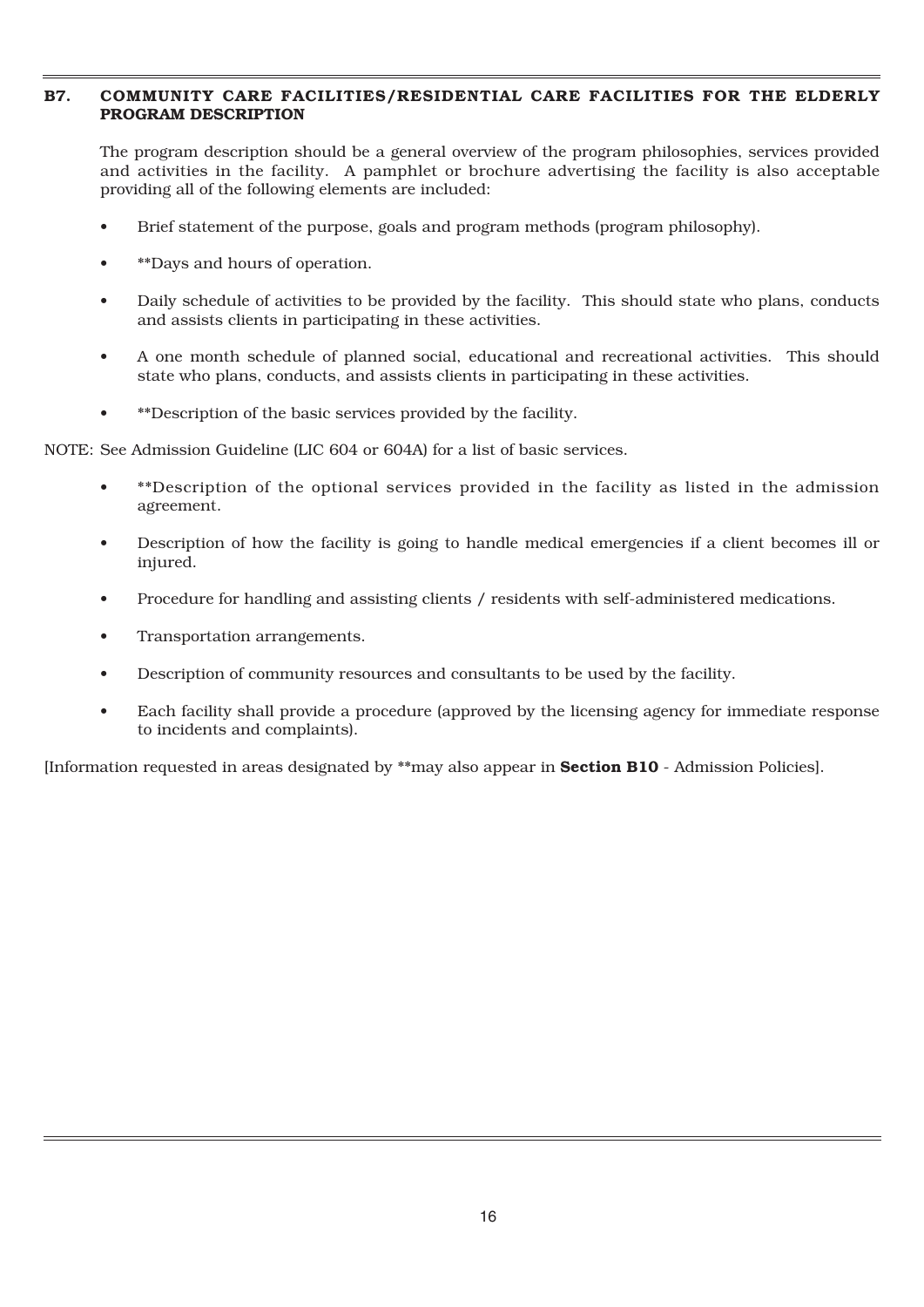#### B8. DISCIPLINE POLICIES

#### PERSONAL RIGHTS APPLIES TO ALL FACILITY CATEGORIES

#### GROUP HOMES AND FOSTER FAMILY AGENCIES ONLY

The applicant shall describe the types of discipline that will be used and under what conditions each type will be used. The discipline policies shall also address the following, when appropriate:

Types of discipline not permitted

#### NO CORPORAL PUNISHMENT/VIOLATION OF PERSONAL RIGHTS

Provisions for contact with parents/placement representatives (conferences)

Grounds for dismissal/eviction/relocation/removal from placement

NOTE: Prone containment and like techniques shall not be included as part of the facilities discipline policy nor written into individual client's needs and services plan. Such techniques are not to be a planned step in modifying behavior. They are considered to be only last resort emergency physical control techniques designed to prevent injury to bystanders, the assaultive client, other clients, and staff.

The Department will evaluate the discipline policies to ensure that these policies do not violate personal rights and that there is a clear statement that there will be no corporal or unusual punishment used. If there is reason to believe that the applicant does not understand what constitutes corporal punishment or a violation of personal rights, or the statements have not been made clear, then further information may be requested.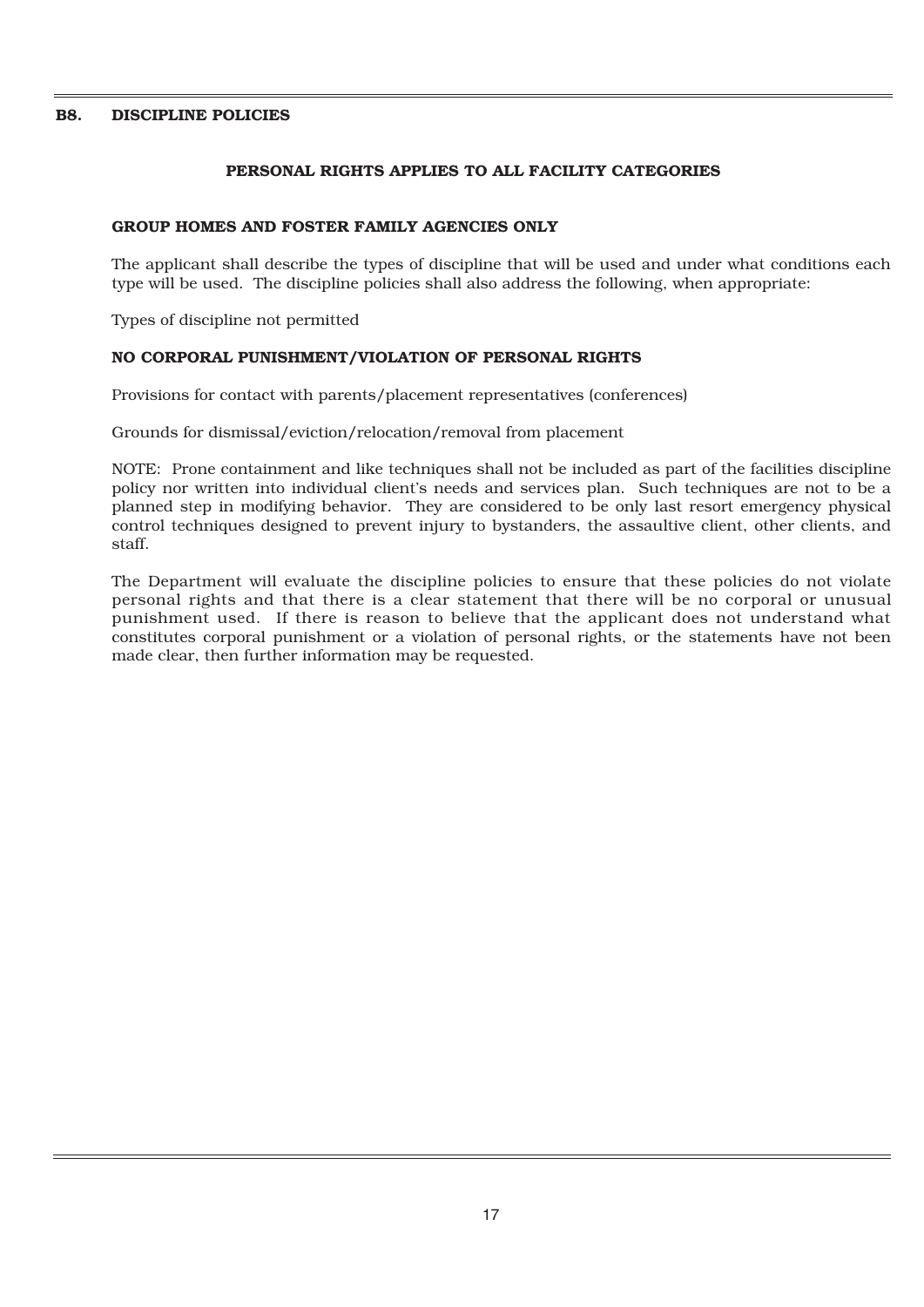#### B9. ADMISSION POLICIES

The admission policies must provide information relevant to the category of clients accepted for care. In addition, they must provide ages of the clients, rates and refund policies, acceptance and retention limitations, pre-admission appraisals, needs and services plans, medical assessments and an admission agreement which contains the typical information a client or his/her authorized representative would need to know prior to entering a facility. A description of the following items must be included in this section.

- Persons accepted for care, including age range and compatibility determination process, when necessary.
- Intake procedures for placement in group homes.
- Criteria for assessing appropriateness of placement given an individual client's needs (i.e., interviews, procedures for obtaining and developing the necessary paperwork, etc.)
- Needs and services plan.
- Client's Rights/Personal Rights. (At a minimum there should be a statement that clients/residents will be informed of their rights and that client's/resident's rights will not be violated).
- Medical assessment.
- Pre-admission appraisal plan.
- Emergency information.
- Sign-in and sign-out procedures.
- Immunization requirements.
- Physical examination requirements (including TB testing).

#### B10. SAMPLE MENU

It is important for the licensing agency to verify that the applicant is familiar with the provisions of balanced meals, acceptable portion sizes and general principals of good nutrition. A sample menu is needed in order to meet this requirement.

The sample menu will include:

- Planned meals and snacks for one week, foods used should be from the four basic food groups.
- Portion sizes.
- Times meals served.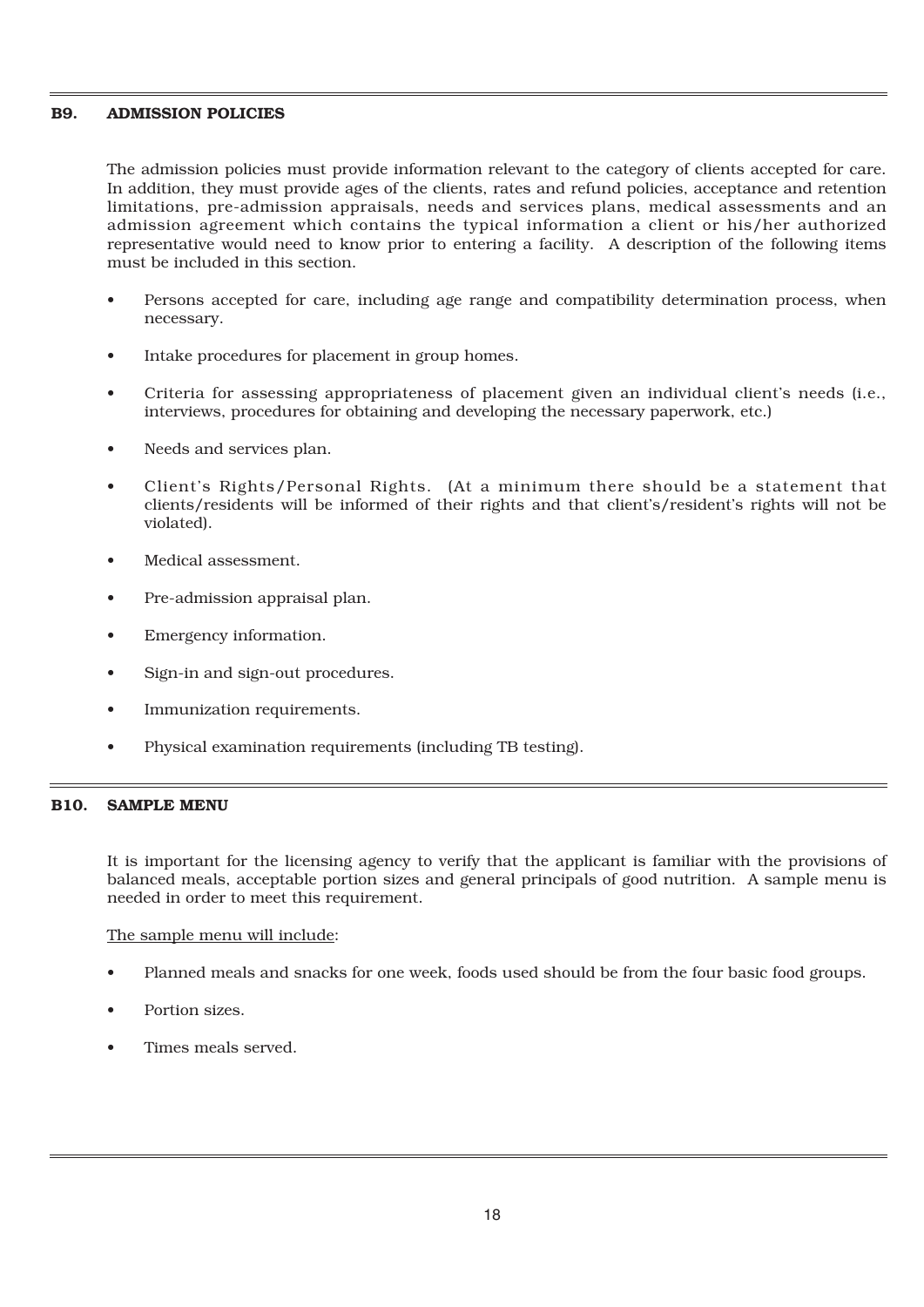#### B11. CONTROL OF PROPERTY

It is necessary for the licensing agency to determine that the applicant/licensee has control over facility property. Once licensed, the licensee must be able to ensure that the facility and grounds are maintained and are in compliance with regulations (i.e., repairs made to physical plant, swimming pools fenced, etc.).

- Name and address of the owner must be provided.
- A copy of the lease agreement or rental agreement must be provided. (There are no requirements related to length of the lease or rental agreement.)

If the agreement precludes the use of the property as a facility, prevents the applicant/licensee from achieving compliance with regulations, or the operation of a facility is contrary to the terms of the agreement, the license must be denied/withdrawn as the licensee would not have adequate control over the property (i.e., the agreement states that Susie and Mary are to be the persons residing in the house and anyone else needs to be approved or the agreement states that the property cannot be used for business purposes and the applicant wishes to operate a facility for more than six persons).

• Proof of ownership must be provided if the applicant is the owner of the property.

The licensing agency can verify this by a Property Tax bill, Deed or other related document. The documents provided must contain the facility street address within the document or its' attachments.

#### B12. BACTERIAL ANALYSIS OF WATER

This form is to be completed **ONLY** if the facility gets water from a well or other private source.

This is required of all categories at initial licensure if water for consumption is from a private source, regardless of the number of clients served. Submit evidence of on-site inspection of the source of the water and a bacteriological analysis by a local or state health department or other qualified laboratory which establishes the safety of the water. If the analysis provided gives only a chemical/bacteriological analysis and not a specific statement as to whether or not the water is safe to drink, the licensing agency will request that the applicant get such a statement from the laboratory.

The analysis must be signed by a qualified agency representative.

#### B13. INSURANCE INFORMATION (APPLIES ONLY TO RESIDENTIAL CARE FACILITIES FOR THE ELDERLY)

A statement concerning whether or not there will be insurance covering the facility operation. If there is insurance coverage, what type of coverage and with whom. If there is no insurance coverage, a statement of such is sufficient.

#### B14. THEFT AND LOSS POLICY

This policy shall include the provisions for inventory of personal property at the time of admission, modification of the inventory, practices used to safeguard personal property upon the death of the resident, documentation and reporting of loss of personal property, method of marking personal property, and method for providing a secure area for safekeeping of resident personal property.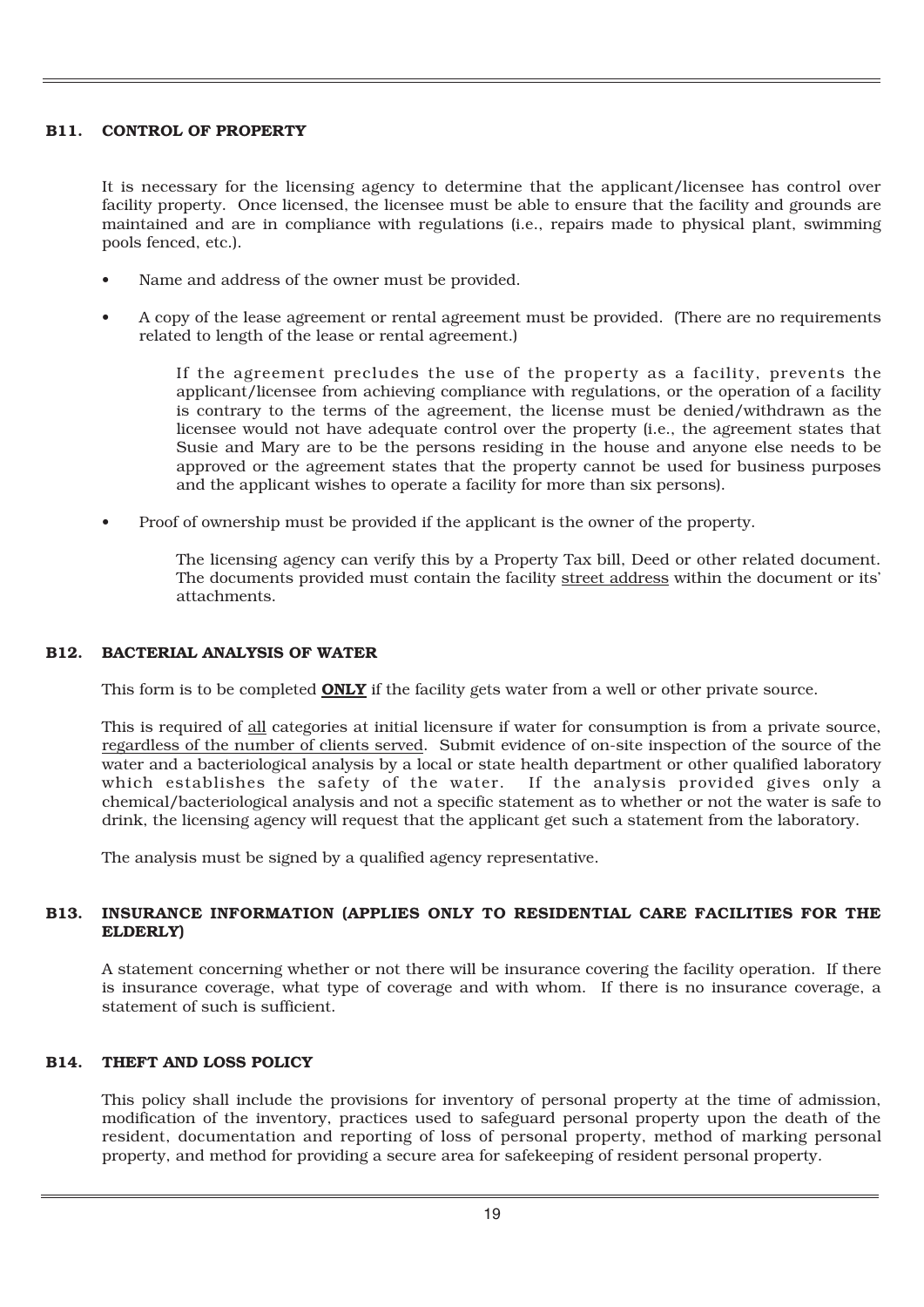#### B15. NEIGHBORHOOD COMPLAINT POLICY

Facilities shall establish procedures for immediate response to incidents and complaints. The procedures must include a time when the owner, licensee or designee will be available to meet with neighborhood residents. Applicable to non-resident owner community care facilities providing residential care for six or fewer persons ONLY.

#### B16. FIRST AID CARD

Staff responsible for providing direct care and supervision shall receive training in first aid from persons qualified by agencies including but not limited to the American Red Cross.

Copies of first aid cards for applicant/administrators must be submitted.

#### COPIES OF FIRST AID CARDS WILL BE VERIFIED.

#### B17. ORIENTATION CERTIFICATE

Proof of attendance **MUST** be submitted with application.

#### B18. GROUP HOME PROGRAM STATEMENT

- For complete instructions refer to Group Home Program Statement General Instructions (LIC 9106).
- Applicants should be aware that written statements of support from host counties social services or probation departments are required before AFDC-FC rates may be funded.
- Applicants may substitute the Group Home Program Statement for all SECTION B documents except Section B5, Personnel Policies and Section B16, Neighborhood Complaint Policy. Attach Section B5 and Section B16 to the back of the program statement.
- Applicants must submit two sets of Group Home Application documents unless program is not requesting a Foster Care Rate Setting.:
	- One set will be sent to Rate Setting
	- One set will be kept by the Licensing Agency
- The licensing agency will not accept photocopied signatures on required documents.
- Applicants should make a third set of Group Home Application documents for their own files.